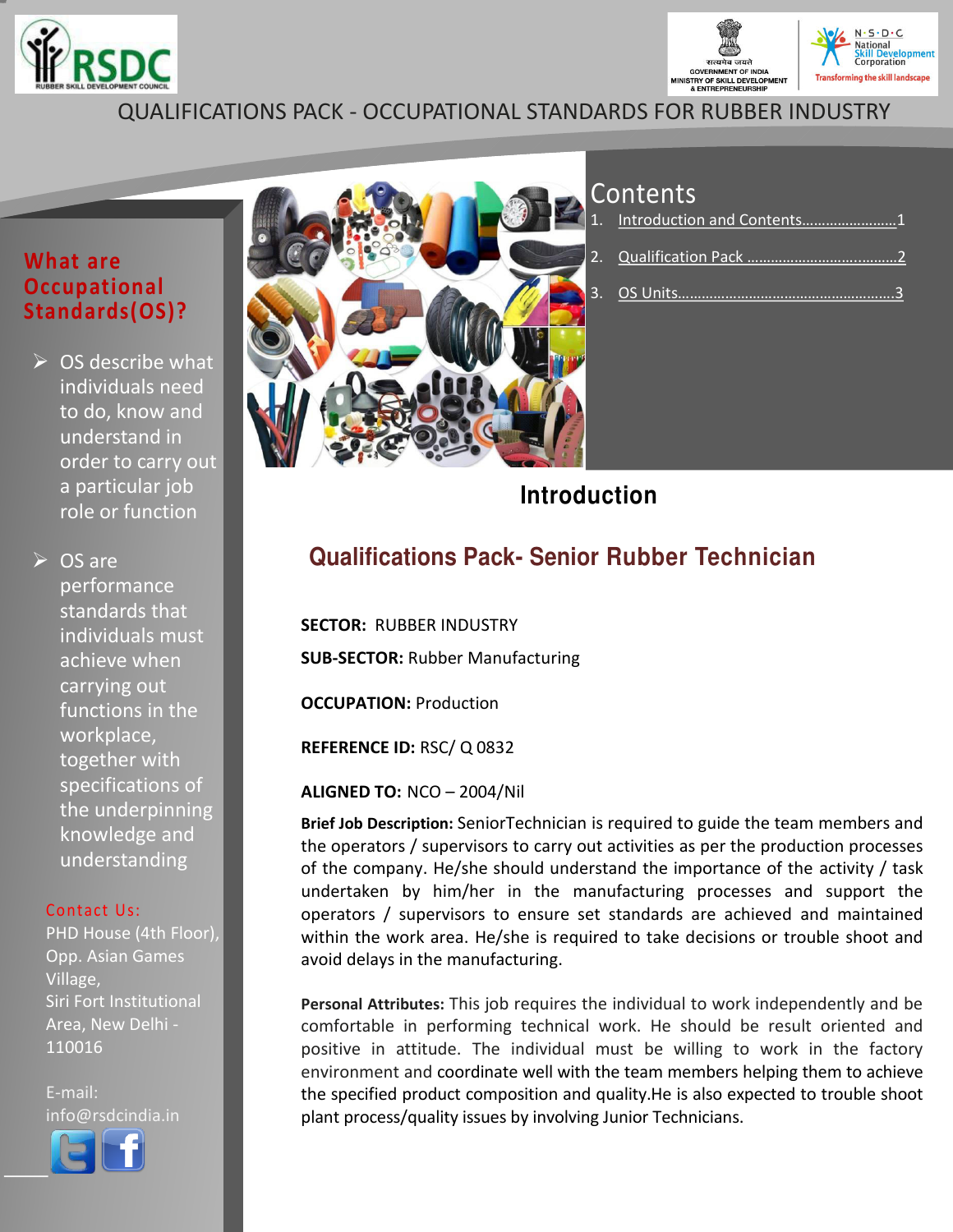

Job Details

**Details** 



 *Qualifications Pack For Senior Rubber Technician* 

<span id="page-1-1"></span>

|  | <b>Qualifications Pack Code</b> |                                 | <b>RSC/Q0832</b>      |            |
|--|---------------------------------|---------------------------------|-----------------------|------------|
|  | <b>Job Role</b>                 | <b>Senior Rubber Technician</b> |                       |            |
|  | <b>Credits(NSQF)</b>            | <b>TBD</b>                      | <b>Version number</b> | 1.0        |
|  | <b>Sector</b>                   | <b>Rubber Industry</b>          | <b>Drafted on</b>     | 14/05/2015 |
|  | Sub-sector                      | <b>Rubber Manufacturing</b>     | Last reviewed on      | 14/05/2015 |
|  | <b>Occupation</b>               | <b>Production</b>               | Next review date      | 14/05/2016 |
|  | <b>NSQC Clearnace on</b>        | 20/07/2015                      |                       |            |

<span id="page-1-0"></span>

| <b>Job Role</b>                                                   | <b>Senior Rubber Technician</b>                                                                                                                                                                                                                                                                                                                                                                                                                                                                                         |  |
|-------------------------------------------------------------------|-------------------------------------------------------------------------------------------------------------------------------------------------------------------------------------------------------------------------------------------------------------------------------------------------------------------------------------------------------------------------------------------------------------------------------------------------------------------------------------------------------------------------|--|
|                                                                   |                                                                                                                                                                                                                                                                                                                                                                                                                                                                                                                         |  |
| <b>Role Description</b>                                           | SeniorTechnician is required to guide the team members and the<br>operators / supervisors to carry out activities as per the<br>production processes of the company. He/she should understand<br>the importance of the activity / task undertaken by him/her in the<br>manufacturing processes and support the operators / supervisors<br>to ensure set standards are achieved and maintained within the<br>work area. He/she is required to take decisions /or trouble shoot<br>and avoid delays in the manufacturing. |  |
| <b>NSQF level</b>                                                 | 6                                                                                                                                                                                                                                                                                                                                                                                                                                                                                                                       |  |
| <b>Minimum Educational</b><br>Qualifications*                     | Diploma / Graduation - Desirable                                                                                                                                                                                                                                                                                                                                                                                                                                                                                        |  |
| <b>Maximum Educational</b><br>Qualifications*                     | Post Graduate                                                                                                                                                                                                                                                                                                                                                                                                                                                                                                           |  |
| <b>Training</b><br>(Suggested but not mandatory)                  | Training on the shopfloor of production department                                                                                                                                                                                                                                                                                                                                                                                                                                                                      |  |
| <b>Minimum Job Entry Age</b>                                      | 18 years                                                                                                                                                                                                                                                                                                                                                                                                                                                                                                                |  |
| <b>Experience</b>                                                 | Minimum six months experience as a Supervisor                                                                                                                                                                                                                                                                                                                                                                                                                                                                           |  |
| <b>Applicable National Occupational</b><br><b>Standards (NOS)</b> | Compulsory:<br>RSC/N 0804 (Technical guidance to supervisor/operator in<br>1.<br>various processes)<br>RSC/N 0805 (Instructing supervisor/operator in machine<br>2.<br>handling)<br>RSC/N 0806 (Technical supervision/support in testing and<br>3.<br>maintaining quality standards)<br><b>Optional:</b><br>NA.                                                                                                                                                                                                         |  |
| <b>Performance Criteria</b>                                       | As described in the relevant OS units                                                                                                                                                                                                                                                                                                                                                                                                                                                                                   |  |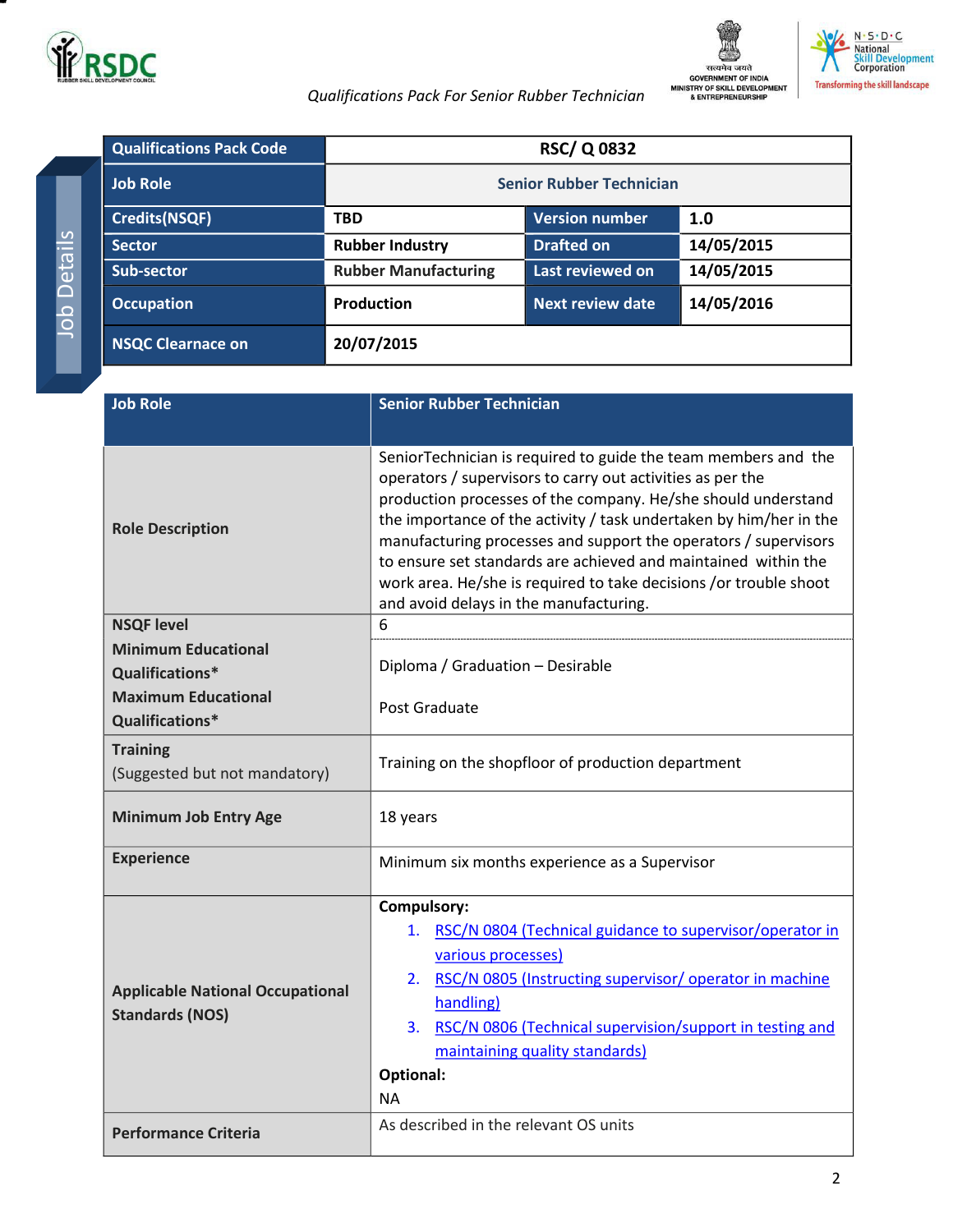

 *Qualifications Pack For Senior Rubber Technician* 





| <b>Keywords / Terms</b>                 | <b>Description</b>                                                                                                                                                                                                                                                                                   |
|-----------------------------------------|------------------------------------------------------------------------------------------------------------------------------------------------------------------------------------------------------------------------------------------------------------------------------------------------------|
| Sector                                  | Sector is a conglomeration of different business operations having similar<br>businesses and interests. It may also be defined as a distinct subset of the                                                                                                                                           |
|                                         | economy whose components share similar characteristics and interests.                                                                                                                                                                                                                                |
| Sub-sector                              | Sub-sector is derived from a further breakdown based on the characteristics<br>and interests of its components.                                                                                                                                                                                      |
| Occupation                              | Occupation is a set of job roles, which perform similar/related set of<br>functions in an industry.                                                                                                                                                                                                  |
| Function                                | Function is an activity necessary for achieving the key purpose of the sector,<br>occupation, or area of work, which can be carried out by a person or a group<br>of persons. Functions are identified through functional analysis and form the<br>basis of OS.                                      |
| Job Role                                | Job role defines a unique set of functions that together form a unique<br>employment opportunity in an organization.                                                                                                                                                                                 |
| <b>OS</b>                               | OS specify the standards of performance an individual must achieve when<br>carrying out a function in the workplace, together with the knowledge and<br>understanding they need to meet that standard consistently. Occupational<br>Standards are applicable both in the Indian and global contexts. |
| Performance Criteria                    | Performance Criteria are statements that together specify the standard of<br>performance required when carrying out a task.                                                                                                                                                                          |
| <b>NOS</b>                              | NOS are Occupational Standards which apply uniquely in the Indian context.                                                                                                                                                                                                                           |
| <b>Qualifications Pack</b><br>Code      | Qualifications Pack Code is a unique reference code that identifies a<br>qualifications pack.                                                                                                                                                                                                        |
| <b>Qualifications Pack</b>              | Qualifications Pack comprises the set of OS, together with the educational,<br>training and other criteria required to perform a job role. A Qualifications<br>Pack is assigned a unique qualification pack code.                                                                                    |
| Unit Code                               | Unit Code is a unique identifier for an Occupational Standard, which is<br>denoted by an 'N'.                                                                                                                                                                                                        |
| Unit Title                              | Unit Title gives a clear overall statement about what the incumbent should be<br>able to do.                                                                                                                                                                                                         |
| Description                             | Description gives a short summary of the unit content. This would be helpful<br>to anyone searching on a database to verify that this is the appropriate OS<br>they are looking for.                                                                                                                 |
| Knowledge and                           | Knowledge and Understanding are statements which together specify the                                                                                                                                                                                                                                |
| Understanding                           | technical, generic, professional and organizational specific knowledge that an<br>individual needs in order to perform to the required standard.                                                                                                                                                     |
| <b>Organizational Context</b>           | Organizational Context includes the way the organization is structured and<br>how it operates, including the extent of operative knowledge managers have<br>of their relevant areas of responsibility.                                                                                               |
| <b>Technical Knowledge</b>              | Technical Knowledge is the specific knowledge needed to accomplish specific<br>designated responsibilities.                                                                                                                                                                                          |
| Core Skills or Generic<br><b>Skills</b> | Core Skills or Generic Skills are a group of skills that are key to learning and<br>working in today's world. These skills are typically needed in any work<br>environment. In the context of the OS, these include communication related<br>skills that are applicable to most job roles.           |

т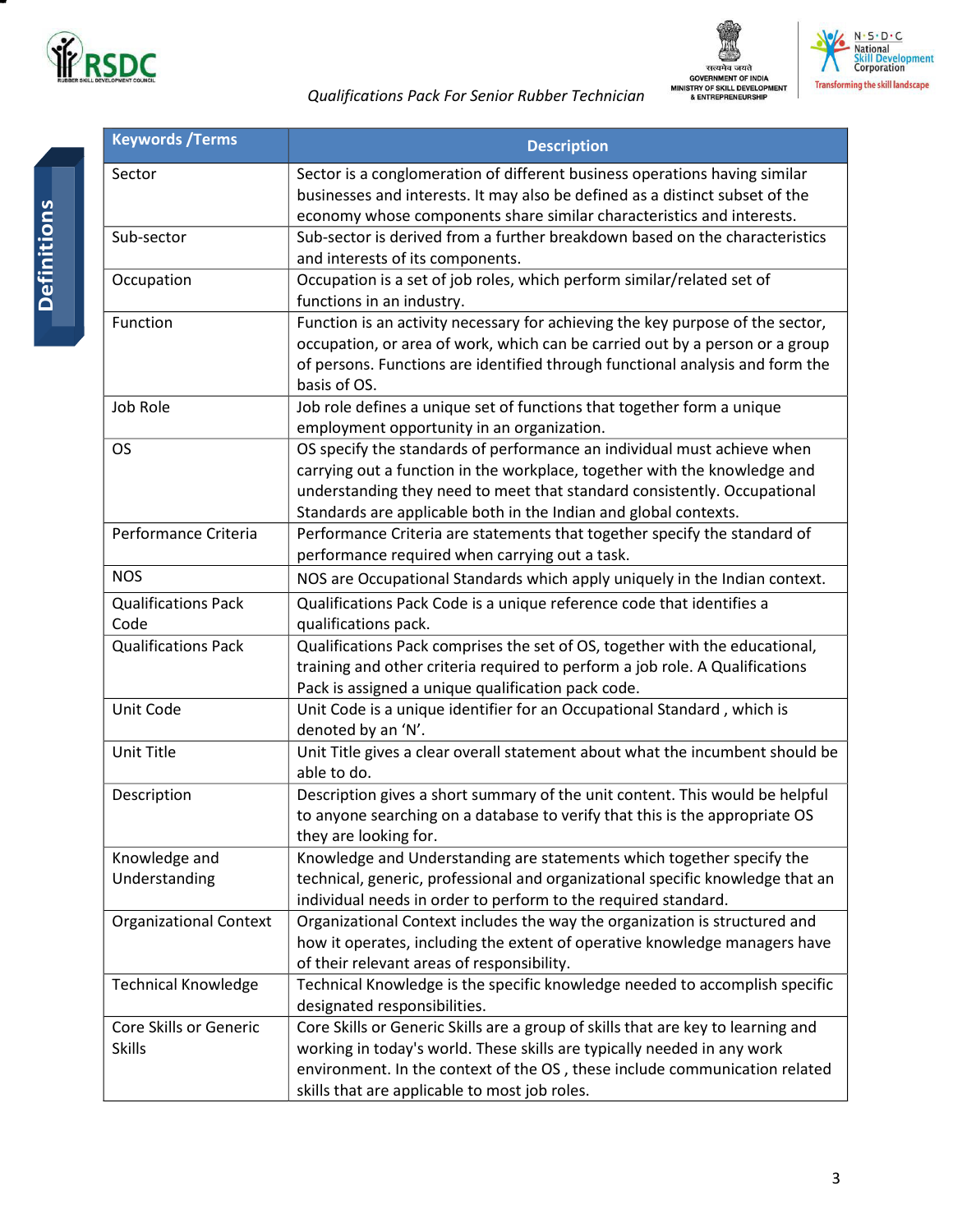





# **National Occupational Standard**

---------------------------------------------------------------------------------------------------------------------------------- ----------

<span id="page-3-0"></span>

### **Overview:**

This unit is about providing technical guidance to supervisor/operator to make them understand completely different terminology, their importance and application in rubber industry with reference to rubber materials to work with different operators and assist junior technicians engaged in rubber processing & rubber product manufacturing operation. Empasising the need to strictly follow the SOP .

<span id="page-3-1"></span>----------------------------------------------------------------------------------------------------------------------------- ----------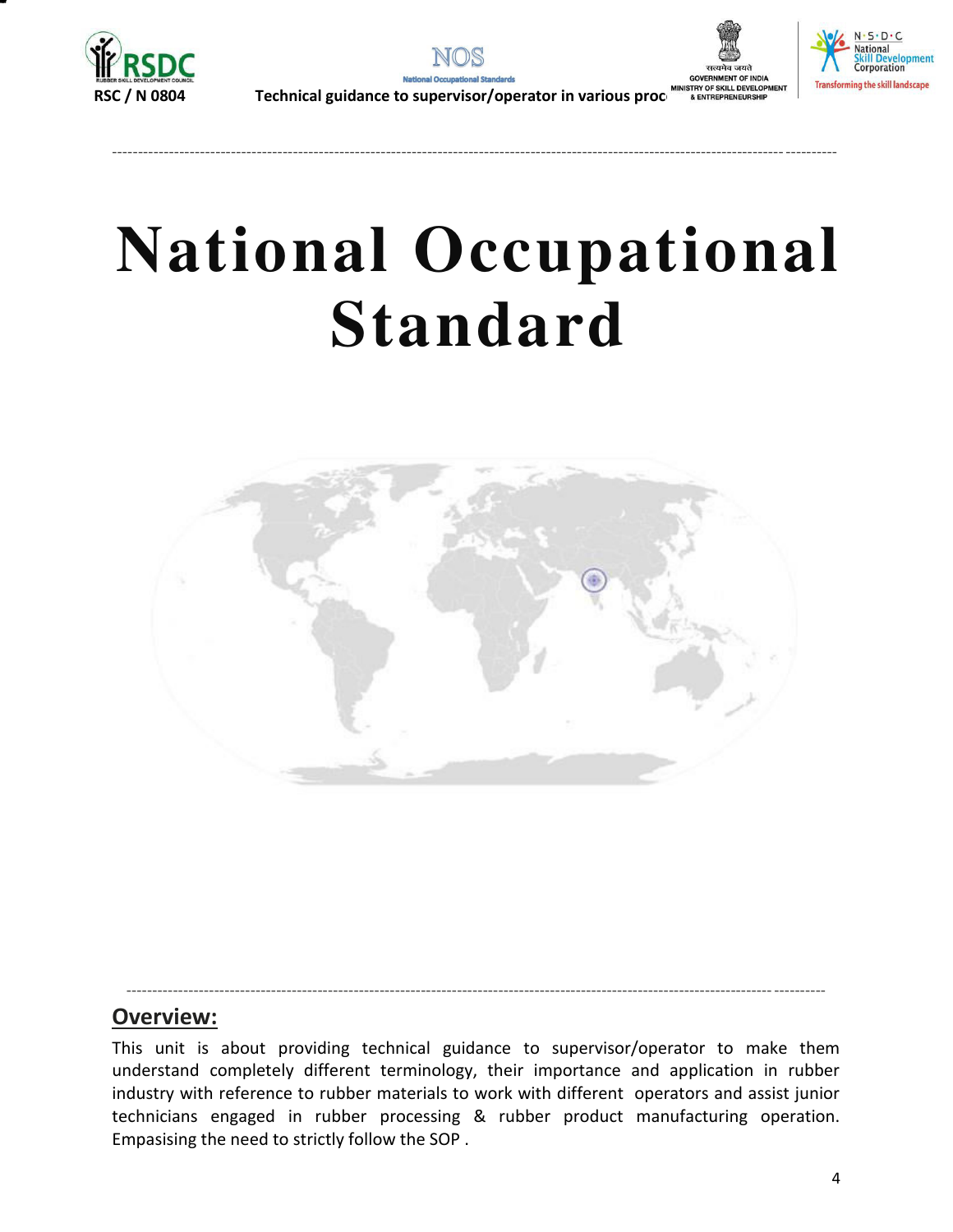







**Radional Occupational Standards**<br>RSC / N 0804 **Technical [guidance to supervisor/operator in various processes](#page-3-1)sessessesses**<br>RSC / N 0804 **Technical guidance to supervisor/operator in various processessessessessesses** 

| This unit is about dealing with with different terminology, their importance and                                                                                   |
|--------------------------------------------------------------------------------------------------------------------------------------------------------------------|
|                                                                                                                                                                    |
|                                                                                                                                                                    |
|                                                                                                                                                                    |
|                                                                                                                                                                    |
|                                                                                                                                                                    |
|                                                                                                                                                                    |
|                                                                                                                                                                    |
|                                                                                                                                                                    |
| PC1. Provide guidance in identification of various raw materials used in the rubber                                                                                |
| PC2. Instruct Lab Technician for sampling of at different levels of operation as per                                                                               |
| PC3. Ensure that technical requirements for various processes and material are met                                                                                 |
| PC4. Inform the team members about the latest technical developments in                                                                                            |
| PC5. Keep a track of technical faults at each stage and ensure to take corrective                                                                                  |
| PC6. Provide technical assistance in reduction of process and finished good scrap                                                                                  |
| PC6. Awareness on different safety devices (safety bar, safety guard etc) attached<br>with different Rubber Processing Machineries and ensuring that the operators |
|                                                                                                                                                                    |
| PC8. Ensure that departments follow disposal of waste and left over tested                                                                                         |
|                                                                                                                                                                    |
|                                                                                                                                                                    |
| KA1. Types and grades of natural & synthetic rubbers, rubber materials, components                                                                                 |
|                                                                                                                                                                    |
| Organisational Coding system of raw material/compounds and components.                                                                                             |
|                                                                                                                                                                    |
| Awareness on different quality management systems (ISO-9000, TS-16949,                                                                                             |
| Knowledge of good working practices applicable in the workplace                                                                                                    |
|                                                                                                                                                                    |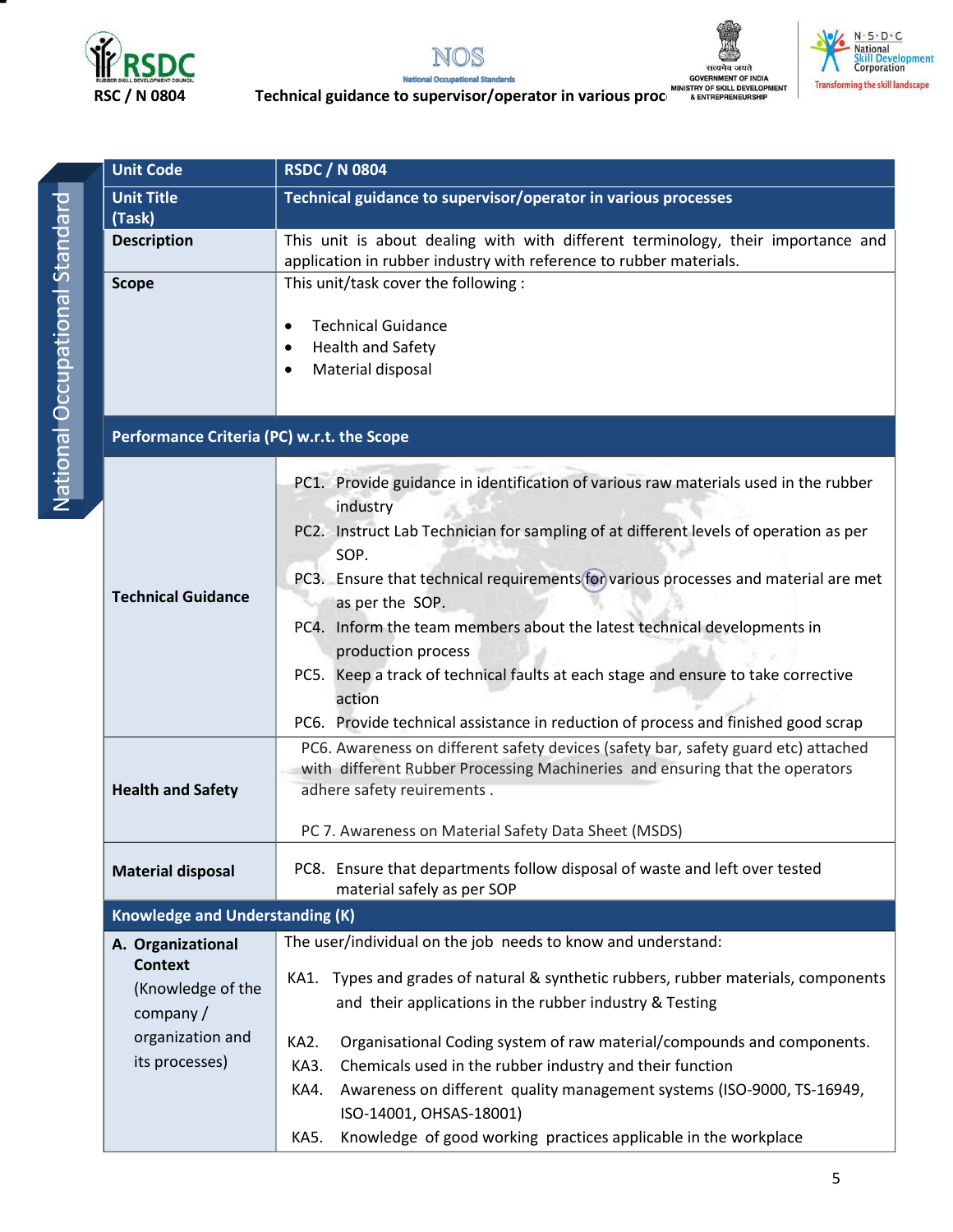







| MINISTRY OF SKILL DEVELOPMENT<br>& ENTREPRENEURSHIP<br><b>RSC / N 0804</b><br>Technical guidance to supervisor/operator in various proc |                                                                                                                                                    |
|-----------------------------------------------------------------------------------------------------------------------------------------|----------------------------------------------------------------------------------------------------------------------------------------------------|
|                                                                                                                                         | KA6. Fully knowledgeable on SOP's                                                                                                                  |
|                                                                                                                                         | Material disposal procedure, importance of appropriate disposal of material<br>KA7.                                                                |
|                                                                                                                                         | and the implications of not following the material disposal procedure                                                                              |
|                                                                                                                                         | Importance of identifying non-conforming products and storage of the same<br>KA8.                                                                  |
|                                                                                                                                         | Risk and impact of not following defined procedures/work instructions<br>KA9.                                                                      |
|                                                                                                                                         | KA10. Escalation matrix for reporting identified issues                                                                                            |
|                                                                                                                                         | KA11. Types of documentation in organization and importance of the same                                                                            |
|                                                                                                                                         | KA12. Records to be maintained and implications of non-maintenance of the same                                                                     |
|                                                                                                                                         | KA13. Company manuals(Technical/operational) and from where to attain it                                                                           |
|                                                                                                                                         | KA14. Importance of housekeeping & good shop floor practices (e.g.3S/5S)                                                                           |
|                                                                                                                                         | KA15. Health, Safety and Environment guidelines, legislation and regulations as<br>applicable                                                      |
|                                                                                                                                         | KA16. Personal protection (Which protective equipment to be used and how)                                                                          |
|                                                                                                                                         | KA17. Impact of poor practices on health, safety and environment                                                                                   |
|                                                                                                                                         | KA18. Potential hazards and actions to minimize the same                                                                                           |
|                                                                                                                                         | KA19. Escalation matrix and escalation procedure for reporting hazards.                                                                            |
|                                                                                                                                         | KA20. The usage of different fire extinguisher                                                                                                     |
|                                                                                                                                         | KA21. Impact of various practices on cost, quality, productivity, delivery and safety                                                              |
|                                                                                                                                         | KA22. Basic knowledge on TPM, CLIT Operation (Clean, Lubrication, Inspection and                                                                   |
|                                                                                                                                         | Tightening)                                                                                                                                        |
| <b>B. Technical</b>                                                                                                                     | The user/individual on the job needs to know and understand:                                                                                       |
| Knowledge                                                                                                                               |                                                                                                                                                    |
|                                                                                                                                         | KB1. Knowledge of basic chemistry, organic chemistry, environmental chemistry,<br>Intrinsic & extrinsic properties and simple chemical calculation |
|                                                                                                                                         |                                                                                                                                                    |
|                                                                                                                                         | KB2. Knowledge on basic polymer science - Monomers, polymers, classification of                                                                    |
|                                                                                                                                         | Polymers (rubber, plastics, fibres and resins), its characteristic features,                                                                       |
|                                                                                                                                         | functionality, degree of polymerization, molecular weight & molecular weight                                                                       |
|                                                                                                                                         | distribution, melting temperature, glass transition temperature, crystallinity,                                                                    |
|                                                                                                                                         | cis-trans configuration, tacticity, thermoplastic and thermosets etc.                                                                              |
|                                                                                                                                         | KB3. Structure and properties relationship of material and compounds                                                                               |
|                                                                                                                                         | KB4. Knowledge on different rubber production grades: Natural Rubber - Method                                                                      |
|                                                                                                                                         | of tapping NR latex, Production of Natural Rubber and types of different NR                                                                        |
|                                                                                                                                         | grades and their applications. Synthetic Rubber - Grades and application in                                                                        |
|                                                                                                                                         | rubber industry. Reclaimed Rubber: Production, types and applications.                                                                             |
|                                                                                                                                         | Knowledge on different Rubber compounding ingredients (Fillers, Processing<br>KB5.                                                                 |
|                                                                                                                                         | Aids, Vulcanising System and protective agents and special additives etc.) and                                                                     |
|                                                                                                                                         | reinforcing material (Cotton, Rayon, Nylon, Polyester, Aramid, Steel, Hybrid                                                                       |
|                                                                                                                                         | and their application in rubber industry                                                                                                           |
|                                                                                                                                         |                                                                                                                                                    |
|                                                                                                                                         | KB6. Knowledge of rubber processing and trouble shooting the process /quality                                                                      |
|                                                                                                                                         | related issues                                                                                                                                     |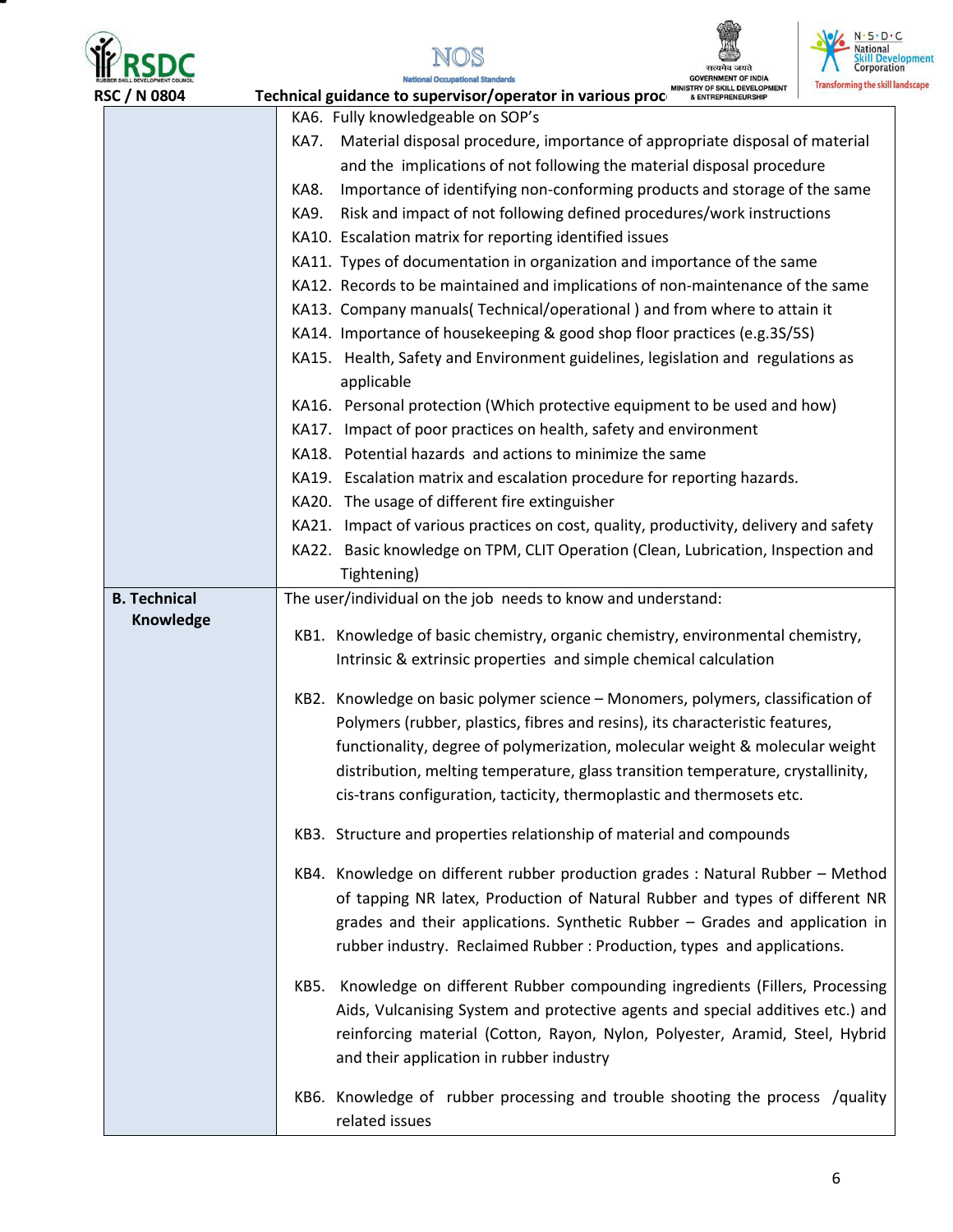







| Skills (S)             |                                                                                                          |  |  |
|------------------------|----------------------------------------------------------------------------------------------------------|--|--|
|                        | <b>Writing Skills</b>                                                                                    |  |  |
|                        | The user/individual on the job needs to know and understand how to:                                      |  |  |
|                        | SA1. Construct simple sentences, prepare tags and express ideas through written                          |  |  |
|                        | communication                                                                                            |  |  |
|                        | SA2. Fill up appropriate forms and activity logs in required format of the company                       |  |  |
|                        | SA3. Perform basic mathematical operations and maintain records in given format                          |  |  |
|                        | <b>Reading Skills</b>                                                                                    |  |  |
|                        | The user/individual on the job needs to know and understand how to:                                      |  |  |
|                        | SB1. Read and understand manuals, health and safety instructions, memos, reports,                        |  |  |
|                        | job cards etc                                                                                            |  |  |
| A. Core Skills/        | SB2. Read images, graphs, diagrams                                                                       |  |  |
| <b>Generic Skills</b>  | SB3. Understand the various coding systems as per company norms                                          |  |  |
|                        | <b>Oral Communication (Listening and Speaking skills)</b>                                                |  |  |
|                        | The user/individual on the job needs to know and understand how to:                                      |  |  |
|                        | SA1. Express statements, opinions or information clearly so that others can hear                         |  |  |
|                        | and understand                                                                                           |  |  |
|                        | SA2. Understand instructional language of the organization<br>SA3. Respond appropriately to any queries. |  |  |
|                        | SA4. Communicate with supervisor                                                                         |  |  |
|                        | SA5. Communicate with upstream and downstream teams                                                      |  |  |
|                        | SA6. Work in a team and other behavioral skills required to support the small group                      |  |  |
|                        | activities                                                                                               |  |  |
|                        | <b>Decision Making</b>                                                                                   |  |  |
| <b>B.</b> Professional |                                                                                                          |  |  |
| <b>Skills</b>          | The user/individual on the job needs to know and understand how to:                                      |  |  |
|                        | SB1. Take appropriate decisions regarding processing steps in view of changing quality                   |  |  |
|                        | and availability of raw materials and finished goods.                                                    |  |  |
|                        | <b>Plan and Organize</b>                                                                                 |  |  |
|                        | The user/individual on the job needs to know and understand how to:                                      |  |  |
|                        | SB2. seek clarification on problems from others                                                          |  |  |
|                        | SB3. apply problem-solving approaches in different situations                                            |  |  |
|                        | SB4. refer anomalies to the line manager                                                                 |  |  |
|                        | <b>Customer Centricity</b>                                                                               |  |  |
|                        | <b>NA</b>                                                                                                |  |  |
|                        | <b>Problem Solving</b>                                                                                   |  |  |
|                        | The user/individual on the job needs to know and understand how to:                                      |  |  |
|                        | SB 5. Interpret quality for sheet                                                                        |  |  |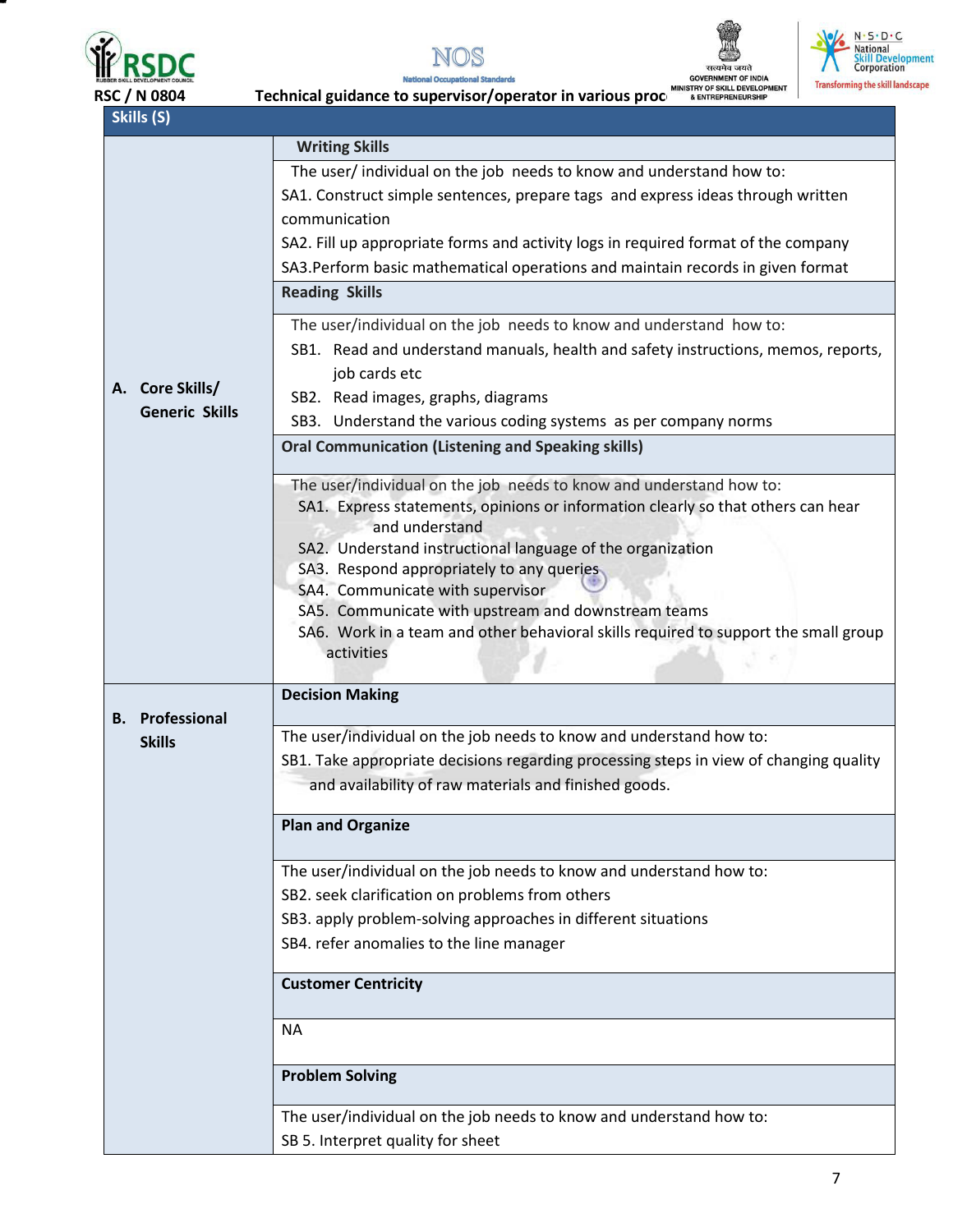







al Occupational Stan Nat

| SB 6 . Suggest improvements(if any) in process/product/materials based on results and                           |
|-----------------------------------------------------------------------------------------------------------------|
| experience                                                                                                      |
| <b>Analytical Thinking</b>                                                                                      |
| The user/individual on the job needs to know and understand how to:<br>SB7. Proper collection of waste material |
| SB8. Identify defects in the material and communicate it at the earliest and suggest                            |
| improvements(if any) in process/material based on experience                                                    |
| <b>Critical Thinking</b>                                                                                        |
| The user/individual on the job needs to know and understand how to:                                             |
| SB9. Handle equipment/rubber sheet SB6. seek clarification on problems from others                              |
| SB10. apply problem-solving approaches in different situations                                                  |
| SB11. refer anomalies to the line manager                                                                       |

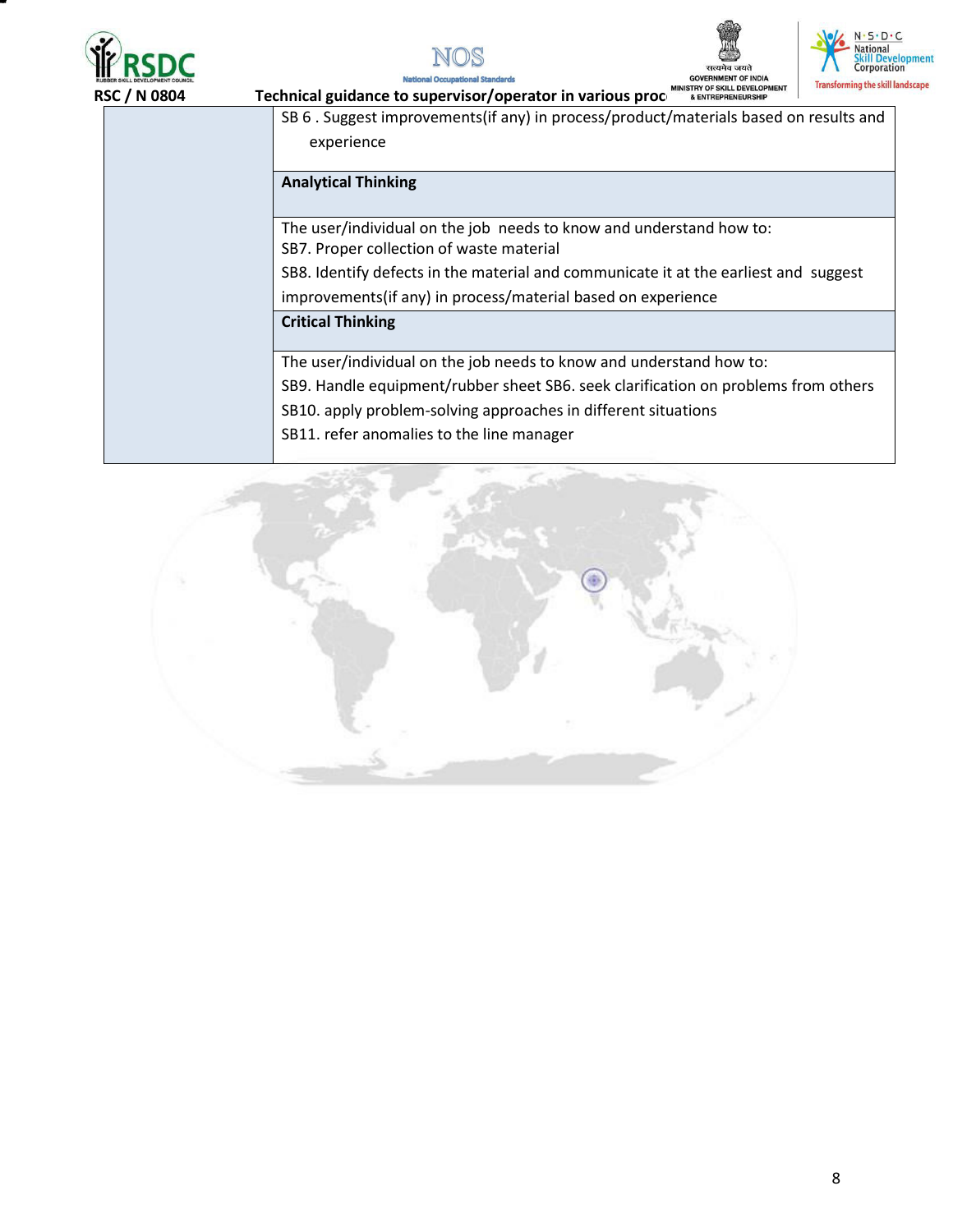







**RSC / N 0804**<br>RSC / N 0804 **Technical guidance to supervisor/operator in various processing of SKILL DEVELOPMENT<br>RENTREPRENEURSHIP** 

## **NOS Version Control**

| <b>NOS Code</b>            | <b>RSDC / N 0804</b>        |                         |            |
|----------------------------|-----------------------------|-------------------------|------------|
| Credits(NSQF)              | <b>TBD</b>                  | Version number          | 1.0        |
| Industry                   | <b>Rubber Manufacturing</b> |                         | 14/05/2015 |
| <b>Industry Sub-sector</b> | <b>Tyre and Non - Tyre</b>  | Last reviewed on        | 14/05/2015 |
| <b>Occupation</b>          | <b>Production</b>           | <b>Next review date</b> | 14/05/2016 |

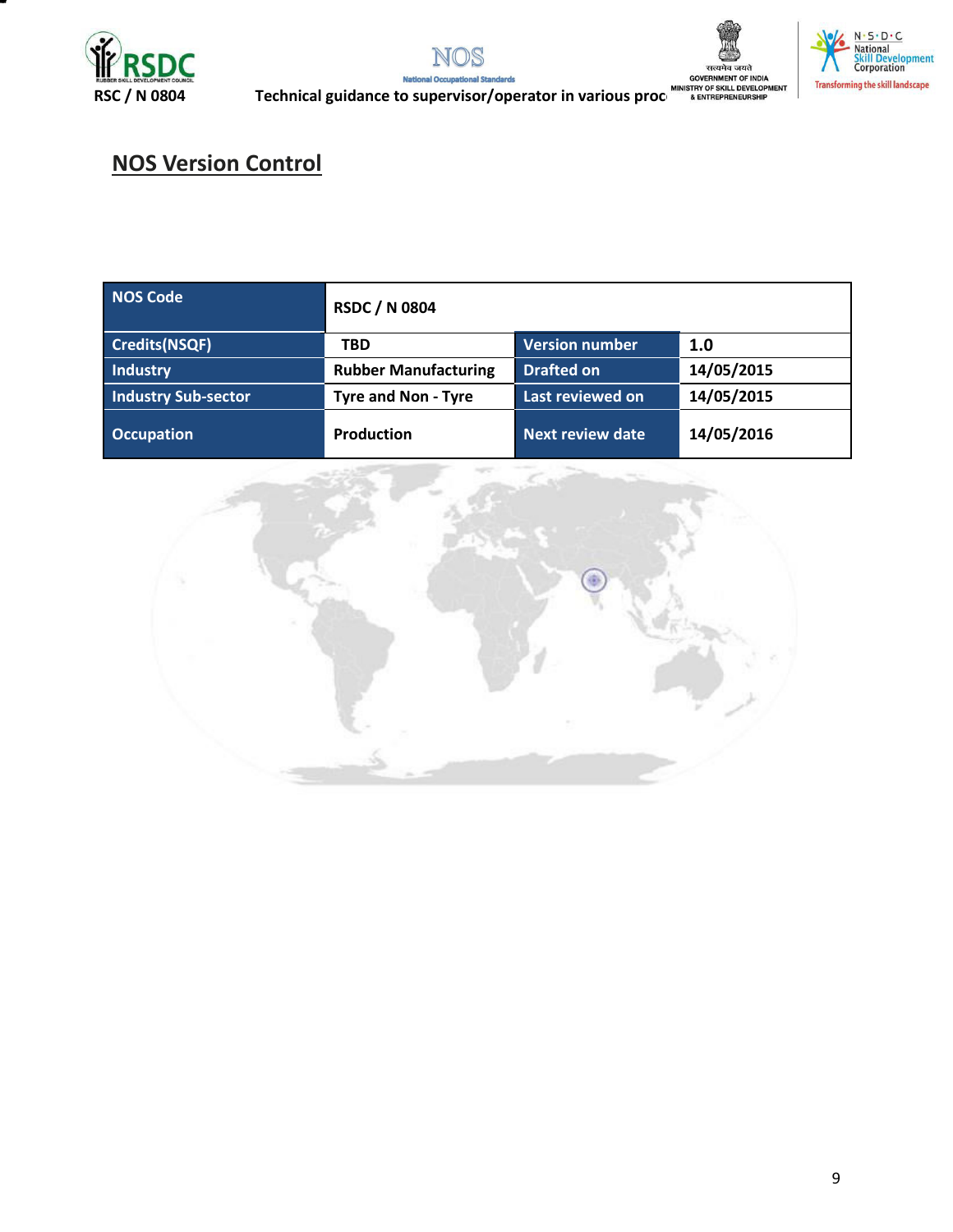

----------------------------------------------------------------------------------------------------------------------------- ----------





# **National Occupational Standard**

<span id="page-9-0"></span>

### **Overview:**

This unit is about understanding in detail different terminology, their importance and application in rubber industry with reference to Rubber Processing Equipment and machinery to assist different operators and guide junior technicians.

----------------------------------------------------------------------------------------------------------------------------- ----------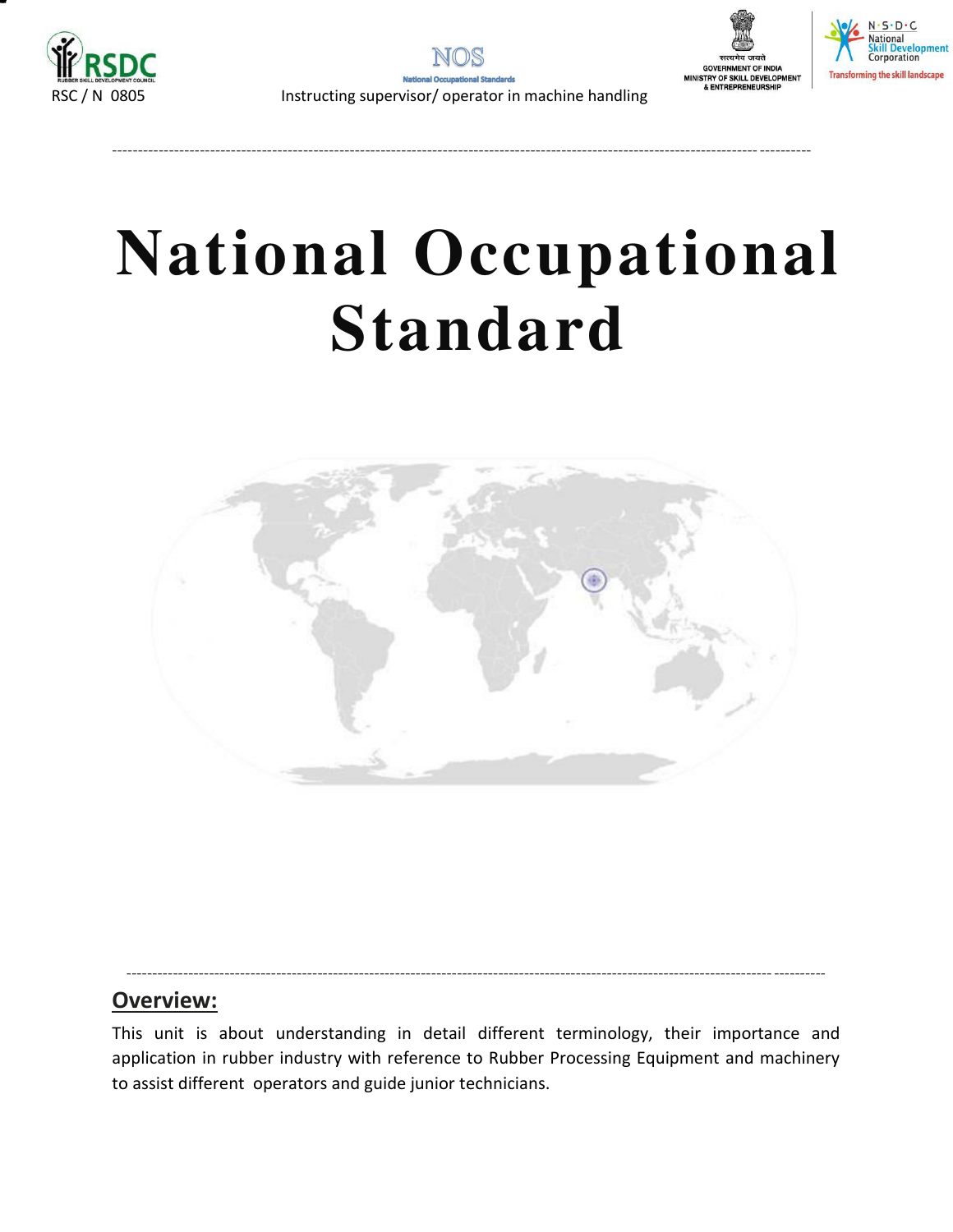







ERROR CONSISTENT CONSISTENT OF INDIA<br>RSC / N 0805 Instructing supervisor/ operator in machine handling **ALEX SEC AND A ENTREPRENEURSHIP** 

| <b>Unit Code</b>                                                                                         | <b>RSDC / N 0805</b>                                                                                                                                                                                                                                                                                                                                                                                                                                                                                                                                                                                            |  |  |  |
|----------------------------------------------------------------------------------------------------------|-----------------------------------------------------------------------------------------------------------------------------------------------------------------------------------------------------------------------------------------------------------------------------------------------------------------------------------------------------------------------------------------------------------------------------------------------------------------------------------------------------------------------------------------------------------------------------------------------------------------|--|--|--|
| <b>Unit Title</b><br>(Task)                                                                              | Instructing supervisor/ operator in machine handling                                                                                                                                                                                                                                                                                                                                                                                                                                                                                                                                                            |  |  |  |
| <b>Description</b>                                                                                       | This unit is about understanding in detail different terminology, their<br>importance and application in rubber industry with reference to<br>Rubber Processing Equipment and machinery.                                                                                                                                                                                                                                                                                                                                                                                                                        |  |  |  |
| <b>Scope</b>                                                                                             | This unit/task cover the following to work with:<br>Equipment and machinery handling<br><b>Health and Safety</b><br>Material disposal                                                                                                                                                                                                                                                                                                                                                                                                                                                                           |  |  |  |
| Performance Criteria (PC) w.r.t. the Scope                                                               |                                                                                                                                                                                                                                                                                                                                                                                                                                                                                                                                                                                                                 |  |  |  |
| <b>Equipment and</b><br>machinery handling                                                               | Ensure proper functioning of machines and equipment for different<br>rubber processes (mixing, dipping, extrusion, calendaring, component<br>preparation, building, moulding/curing etc.).<br>Assisting operators/supervisor in resolving technical issues with respect<br>to machinery operations<br>Ensure compliance of process spec/SOP in all the operations at different<br>stages of production<br>Ensure to handle trouble shooting related issues and avoid delays in<br>٠<br>operations<br>Work towards bringing in latest machinery to enhance productivity                                          |  |  |  |
| <b>Health and Safety</b>                                                                                 | Awareness on different safety devices (safety bar, safety guard etc)<br>$\bullet$<br>attached with different Rubber Processing Machineries.                                                                                                                                                                                                                                                                                                                                                                                                                                                                     |  |  |  |
| <b>Material disposal</b>                                                                                 | Carry out disposal of waste and left over tested material safely as per<br>SOP                                                                                                                                                                                                                                                                                                                                                                                                                                                                                                                                  |  |  |  |
| <b>Knowledge and Understanding (K)</b>                                                                   |                                                                                                                                                                                                                                                                                                                                                                                                                                                                                                                                                                                                                 |  |  |  |
| <b>B.</b> Organizational<br>Context (Knowledge<br>of the company /<br>organization and its<br>processes) | The user/individual on the job needs to know and understand:<br>Organisational Coding system of compounds and different<br>KA1.<br>components<br>Modern methods of quality management systems (ISO-9000, TS-<br>KA2.<br>16949, ISO-<br>14001, OHSAS-18001)<br>Compound and component disposal procedure, importance of<br>KA3.<br>appropriate<br>disposal and implications of not following disposal procedure<br>Importance of identifying non-conforming compounds & components<br>KA4.<br>and<br>storage of the same<br>Risk and impact of not following defined procedures/work instructions<br><b>KA5.</b> |  |  |  |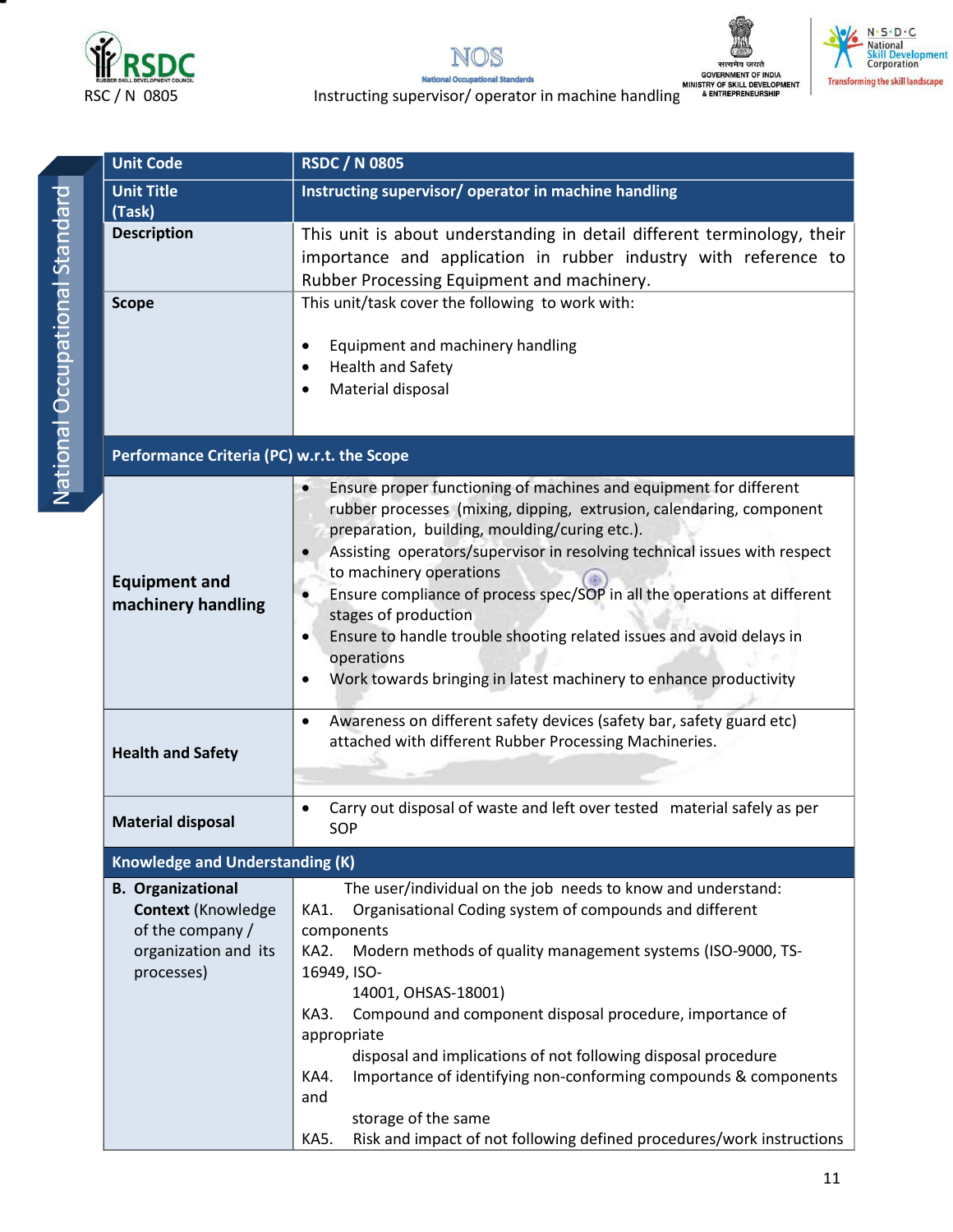



Nation





| RSC / N 0805 |                     |        | IIJINI UF JNILL DEVELUFINENI<br>& ENTREPRENEURSHIP<br>Instructing supervisor/ operator in machine handling |
|--------------|---------------------|--------|------------------------------------------------------------------------------------------------------------|
|              |                     | KA6.   | Escalation matrix for reporting identified issues                                                          |
|              |                     | KA7.   | Types of documentation in organization and importance of the same                                          |
|              |                     | KA8.   | Records to be maintained and implications of non-maintenance of the                                        |
|              |                     | same   |                                                                                                            |
|              |                     | KA9.   | Company manual and from where to attain it                                                                 |
|              |                     |        | KA10. Importance of housekeeping & good shop floor practices (e.g.3S/5S)                                   |
|              |                     |        | KA11. Health, Safety and Environment guidelines, legislation and regulations                               |
|              |                     | as     |                                                                                                            |
|              |                     |        | applicable                                                                                                 |
|              |                     |        | KA12. Personal protection (Which protective equipment to be used and how)                                  |
|              |                     |        | KA13. Impact of poor practices on health, safety and environment                                           |
|              |                     |        | KA14. Potential hazards and actions to minimize the same                                                   |
|              |                     |        | KA15. Escalation matrix and escalation procedure for reporting hazards.                                    |
|              |                     |        | KA16. The usage of different fire extinguisher                                                             |
|              |                     |        | KA17. Impact of various practices on cost, quality, productivity, delivery and                             |
|              |                     | safety |                                                                                                            |
|              |                     |        | KA18. Basic knowledge on TPM, CLIT Operation (Clean Lubrication, Inspection                                |
|              |                     | and    | Tightening)                                                                                                |
|              |                     |        | KA19. Awareness on different safety devices (safety bar, safety guards)                                    |
|              |                     |        | attached with different rubber processing machineries.                                                     |
|              |                     | KA20   | Awareness on different goals in the plant operations in terms of                                           |
|              |                     |        | safety, quality, production, efficiency and waste                                                          |
|              | <b>B. Technical</b> |        | The user/individual on the job needs to know and understand:                                               |
|              | Knowledge           | KB1.   | Knowledge of different engineering terminology, their importance and                                       |
|              |                     |        | application in rubber industries.                                                                          |
|              |                     | KB2.   | Knowledge on Units of measurement (SI system)                                                              |
|              |                     | KB3.   | Knowledge on calculation of batch weight, specific gravity and cost of                                     |
|              |                     |        | compounds.                                                                                                 |
|              |                     | KB4.   | Knowledge of different rubber processing machineries (mixing mill,                                         |
|              |                     |        | kneader, intermix, banbury, duplex/triplex/quadruplex extruders,                                           |
|              |                     |        | hot/cold feed /pin barrel extruders, 2 Roll/3Roll/4 Roll calenders, Dip                                    |
|              |                     |        | Unit, Stock preparation and curing/moulding - hydraulic press, single                                      |
|              |                     |        | day light/multi day light press, toggle lever press, C Frame press, boot                                   |
|              |                     |        | and shoe press, conveyor and V belt press, tyre/tube/flap curing press,                                    |
|              |                     |        | autoclave, continuous curing, rotocure etc.).                                                              |
|              |                     | KB4A   | Knowledge of key components of equipments - Key components such                                            |
|              |                     |        | as Mixer rotor /body clearances, extruder screw clearances, calendar                                       |
|              |                     |        | roll profile, bead setter rings, correct building drums and their                                          |
|              |                     |        | dsettings, bladders, moulds.                                                                               |
|              |                     | KB 5   | Knowledge of generation of process specification /SOP                                                      |
|              |                     |        | KB 6- Knowledge of process equipments in terms of getting the OK                                           |
|              |                     |        | component in minimum time with low waste                                                                   |
|              |                     | KB7    | Knowledge of in process quality checks for maintaining good efficient                                      |
|              |                     |        | output                                                                                                     |
|              |                     | KB8.   | Knowledge on equipment used in latex goods manufacturing (ball mill,                                       |
|              |                     |        | colloid mill, pearl mill, attrition mill, planetary mixer, forming machine,                                |
|              |                     |        | dip unit)                                                                                                  |
|              |                     | KB9.   | Knowledge on different rubber processing operation (Pre, during and                                        |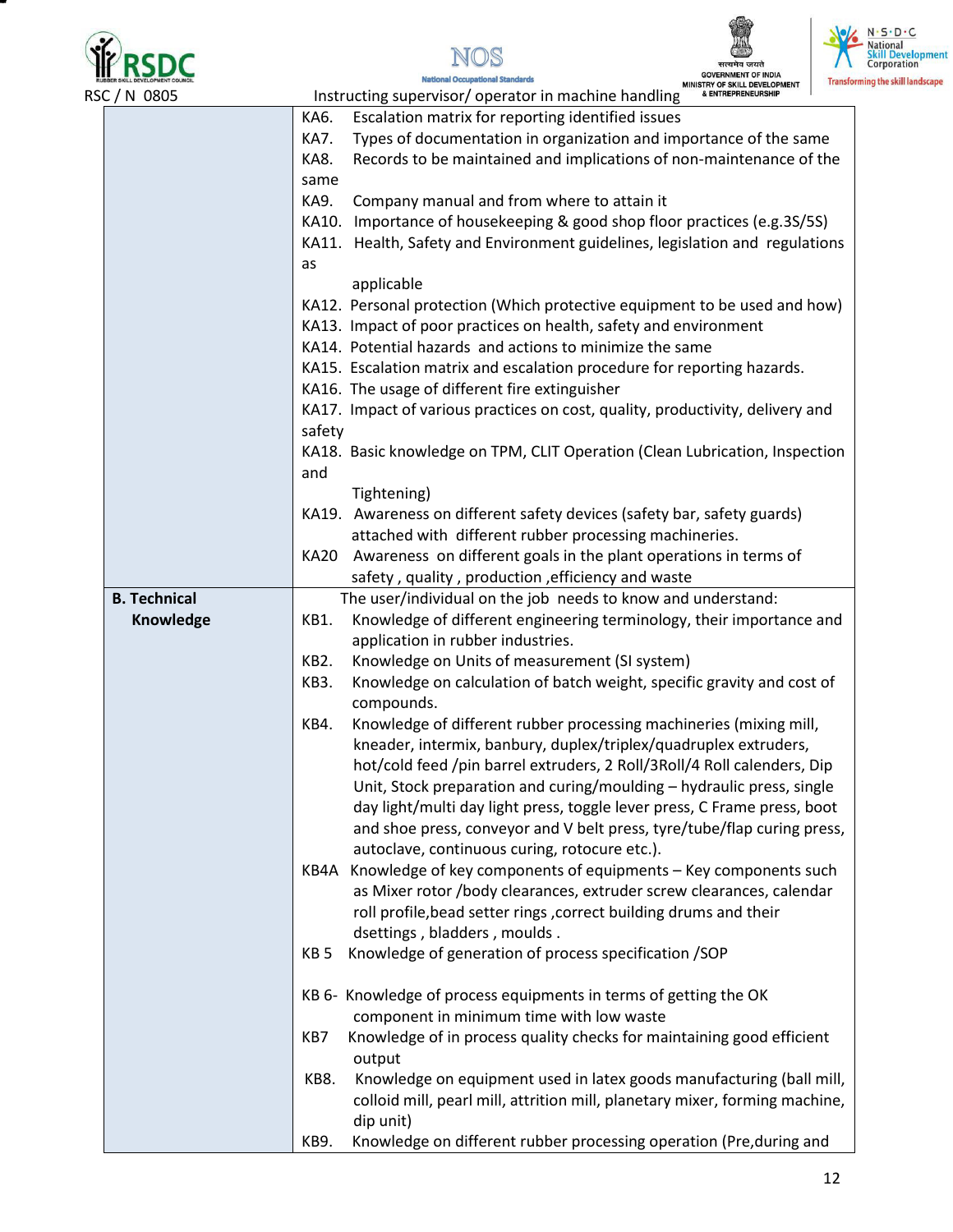

NOS

**National Occupational Standards** 



M

| RSC / N 0805                                | & ENTREPRENEURSHIP<br>Instructing supervisor/operator in machine handling                                                                                                                                                                                                                                                                                                                                                                                                                                                                                                                                                                                                                                                                                                                                                                                                                                                                                                                   |
|---------------------------------------------|---------------------------------------------------------------------------------------------------------------------------------------------------------------------------------------------------------------------------------------------------------------------------------------------------------------------------------------------------------------------------------------------------------------------------------------------------------------------------------------------------------------------------------------------------------------------------------------------------------------------------------------------------------------------------------------------------------------------------------------------------------------------------------------------------------------------------------------------------------------------------------------------------------------------------------------------------------------------------------------------|
|                                             | Post)<br>Knowledge on different moulding operations (compression, transfer,<br>KB10.<br>injection and blow moulding), continuous curing.<br>Knowledge on the operation of different measuring equipment<br>KB11.<br>(weighing scale, thermometer, pyrometer, measuring tape, vernier<br>scale, screw gauge, tachometer, pressure gauge, timer, measurement<br>of volume)<br>Stages in Processing - Rubber Goods Manufacture - Profiles; Hose;<br>KB12.<br>Sheet, Shoes, Wire and Cable - Roll Covering, Gaskets, Conveyor Belts,<br>Transmission Belts, Balls, Seals and O-Rings, Noise/Vibration and<br>Shock Absorbers, Hot Water Bottles, Marine Fenders, Expansion<br>Joints, Tracks and Membranes etc.<br>KB13. Knowledge of latest equipments and technology in processing of<br>rubber goods<br>KB14. Practical knowledge of machinery operations and Trouble shooting for<br>immediate correction<br>KB15. Entry of data management and understand soft language of computer<br>PLC |
| Skills (S)                                  |                                                                                                                                                                                                                                                                                                                                                                                                                                                                                                                                                                                                                                                                                                                                                                                                                                                                                                                                                                                             |
|                                             | <b>Writing Skills</b><br>The user/ individual on the job needs to know and understand how to:<br>SA1. Construct simple sentences, prepare tags and express ideas through<br>written communication<br>SA2. Fill up appropriate forms and activity logs in required format of the<br>company<br>SA3. Perform basic mathematical operations and maintain records in given<br>format<br><b>Reading Skills</b>                                                                                                                                                                                                                                                                                                                                                                                                                                                                                                                                                                                   |
| Core Skills/<br>А.<br><b>Generic Skills</b> | The user/individual on the job needs to know and understand how to:<br>SB4. Read and understand manuals, health and safety instructions, memos,<br>reports, job cards etc<br>SB5. Read images, graphs, diagrams<br>SB6. Understand the various coding systems as per company norms<br><b>Oral Communication (Listening and Speaking skills)</b>                                                                                                                                                                                                                                                                                                                                                                                                                                                                                                                                                                                                                                             |
|                                             | The user/individual on the job needs to know and understand how to:<br>SA7. Express statements, opinions or information clearly so that others can<br>hear<br>and understand<br>SA8. Understand instructional language of the organization<br>SA9. Respond appropriately to any queries<br>Communicate with supervisor<br>SA10.<br>Communicate with upstream and downstream teams<br>SA11.<br>Work in a team and other behavioral skills required to support<br>SA12.<br>the small group activities                                                                                                                                                                                                                                                                                                                                                                                                                                                                                         |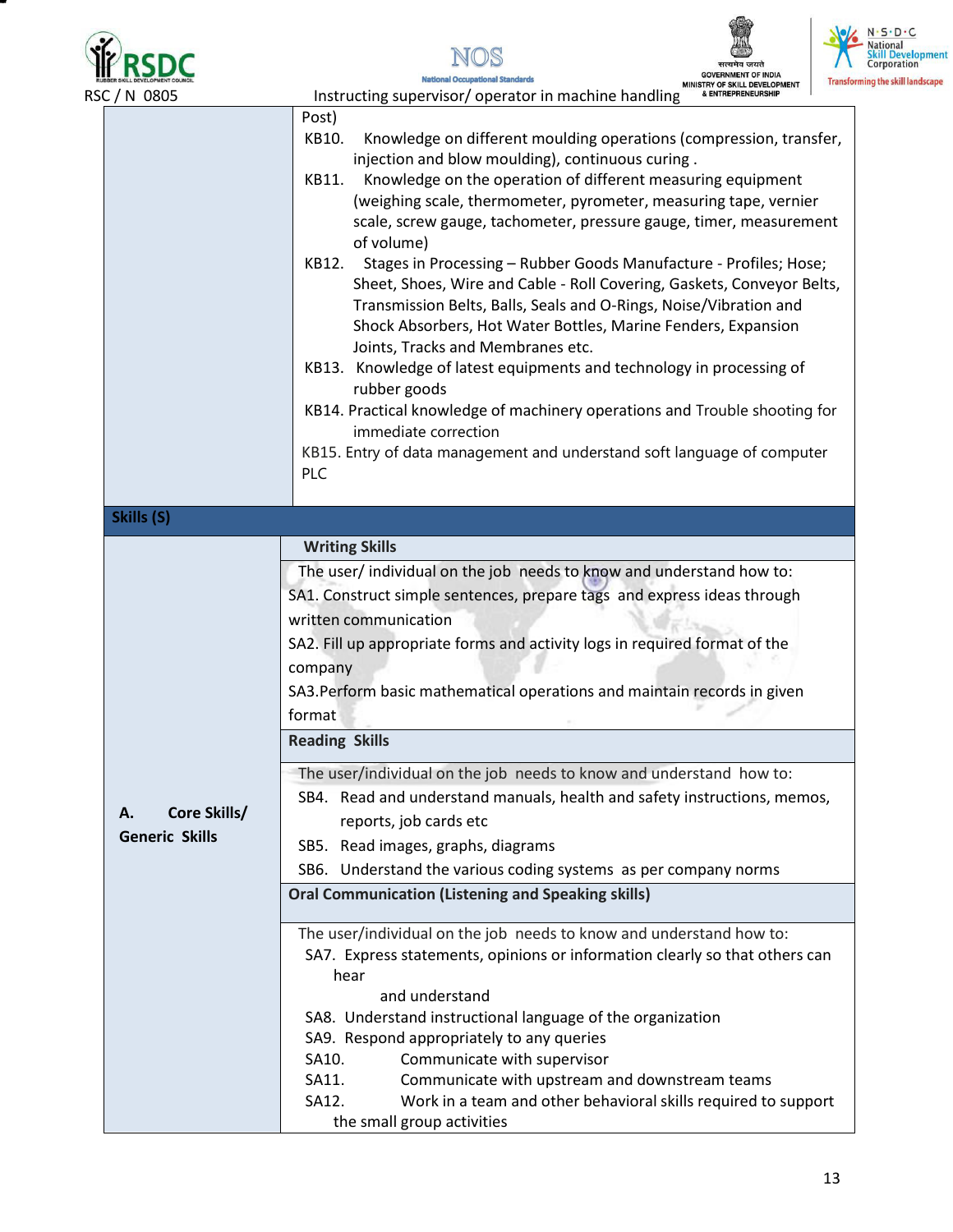







RSC / N 0805 **Instructing supervisor** / operator in machine handling **Decision Making B. Professional Skills**  The user/individual on the job needs to know and understand how to: SB1. Take appropriate decisions regarding processing steps in view of changing quality and availability of raw materials and finished goods. **Plan and Organize**  The user/individual on the job needs to know and understand how to: SB2. seek clarification on problems from others SB3. apply problem-solving approaches in different situations SB4. refer anomalies to the line manager **Customer Centricity**  NA **Problem Solving**  The user/individual on the job needs to know and understand how to: SB 5. Interpret quality for sheet SB 6 . Suggest improvements(if any) in process/product/materials based on results and experience  $K = 100$ **Analytical Thinking**  The user/individual on the job needs to know and understand how to: SB7. Proper collection of waste material SB8. Identify defects in the material and communicate it at the earliest and suggest improvements(if any) in process/material based on experience **Critical Thinking** The user/individual on the job needs to know and understand how to: SB9. Handle equipment/rubber sheet SB6. seek clarification on problems from others SB10. apply problem-solving approaches in different situations SB11. refer anomalies to the line manager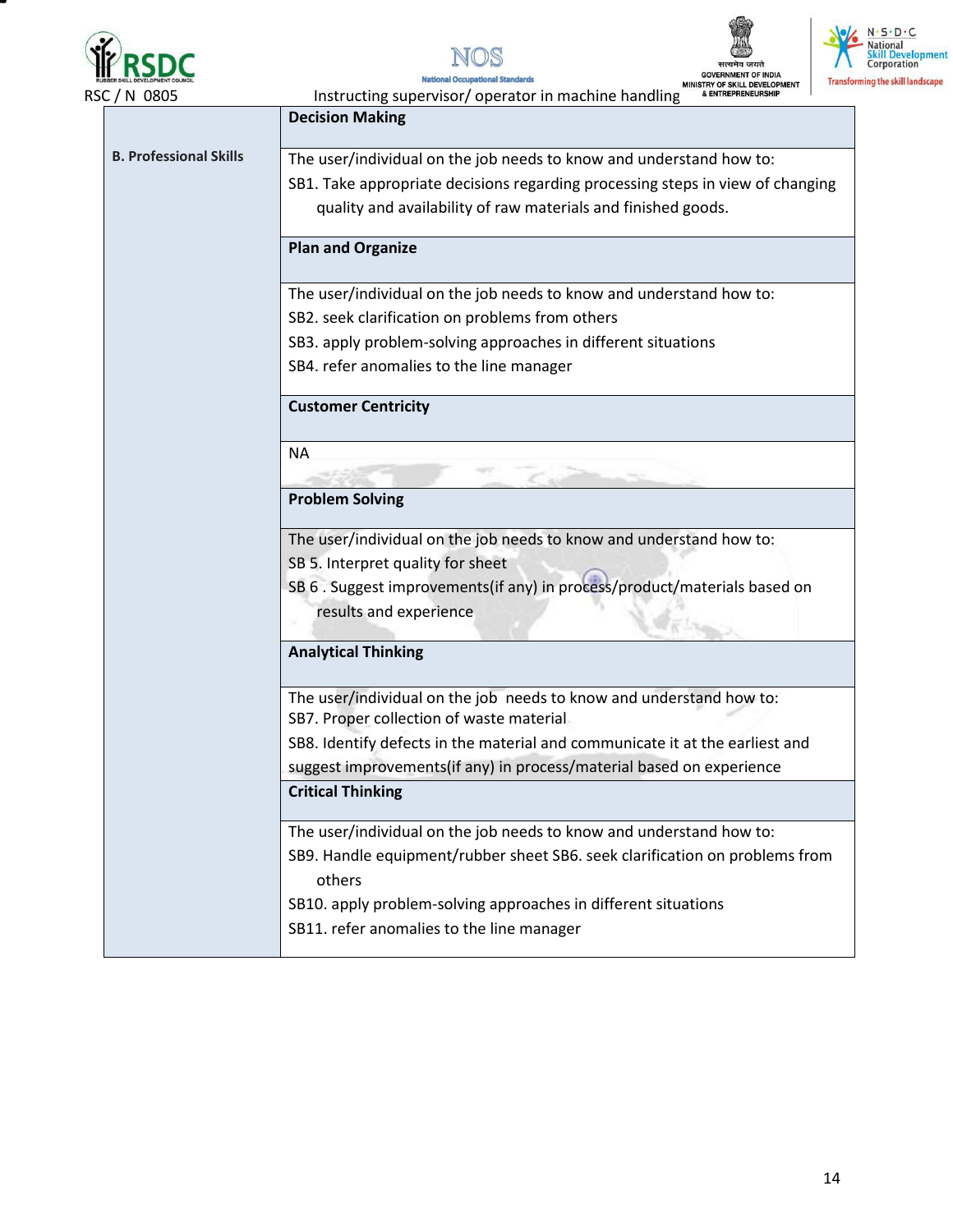







REC / N 0805 Instructing supervisor/ operator in machine handling **adventuation of INDIA**<br>RSC / N 0805 Instructing supervisor/ operator in machine handling **ALEX PREPRENEURSHIP** 

## **NOS Version Control**

| NOS Code                   | <b>RSDC / N 0805</b>        |                         |            |  |
|----------------------------|-----------------------------|-------------------------|------------|--|
| <b>Credits(NSQF)</b>       | TBD                         | <b>Version number</b>   | 1.0        |  |
| Industry                   | <b>Rubber Manufacturing</b> | <b>Drafted on</b>       | 14/05/2015 |  |
| <b>Industry Sub-sector</b> | <b>Tyre and Non - Tyre</b>  | Last reviewed on        | 14/05/2015 |  |
| <b>Occupation</b>          | <b>Production</b>           | <b>Next review date</b> | 14/05/2016 |  |



[Back to QP](#page-1-1)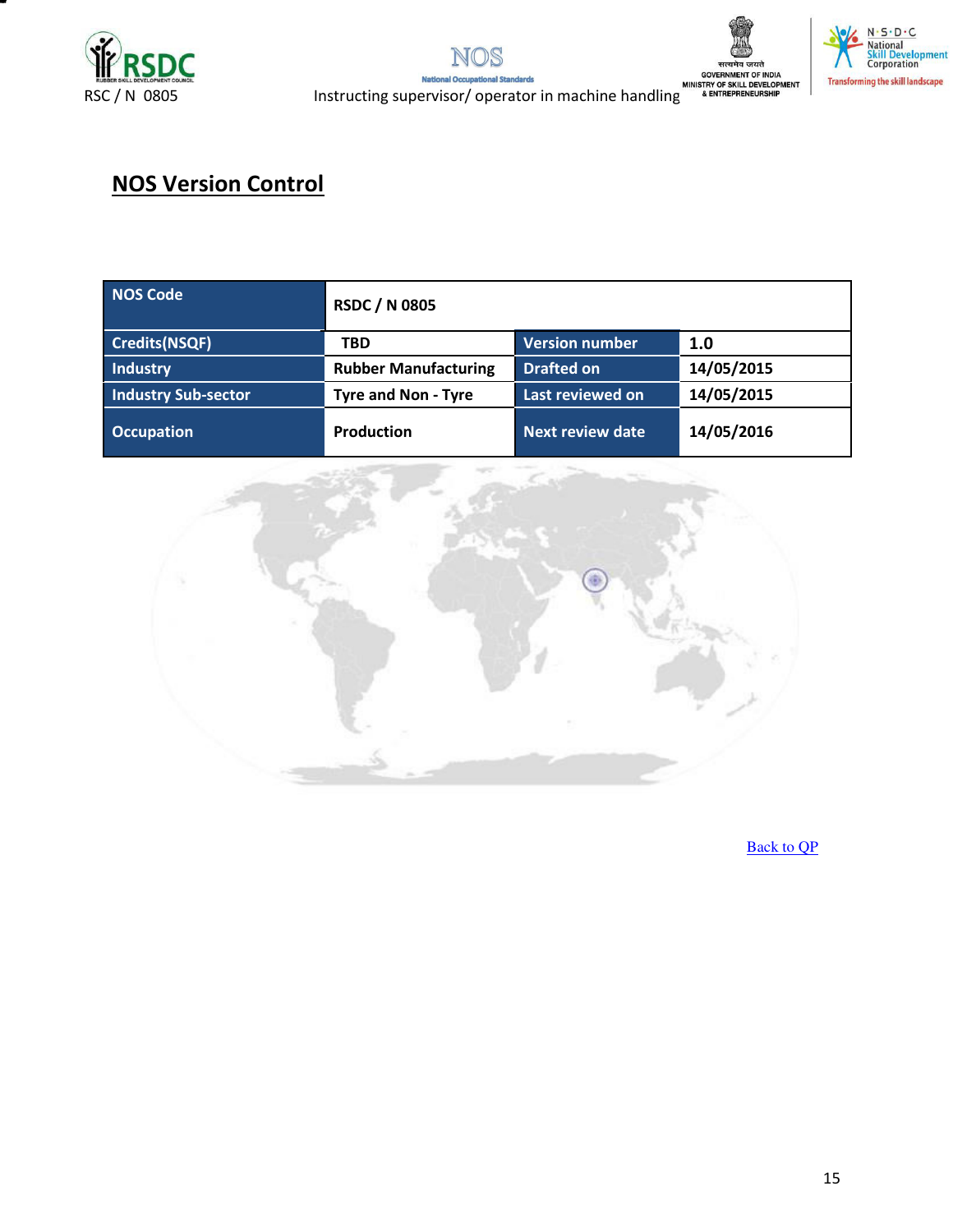



----------------------------------------------------------------------------------------------------------------------------- ----------





RSC / N 0806 Technical supervision/support in testing and maintaining quality standards

# **National Occupational Standard**

<span id="page-15-0"></span>

### **Overview:**

This unit is about getting a detail understanding of different terminologies and methods used in rubber products manufacturing testing and to maintain quality standards in order to assist different operators/Technicians engaged in rubber products manufacturing & testing.

----------------------------------------------------------------------------------------------------------------------------- ----------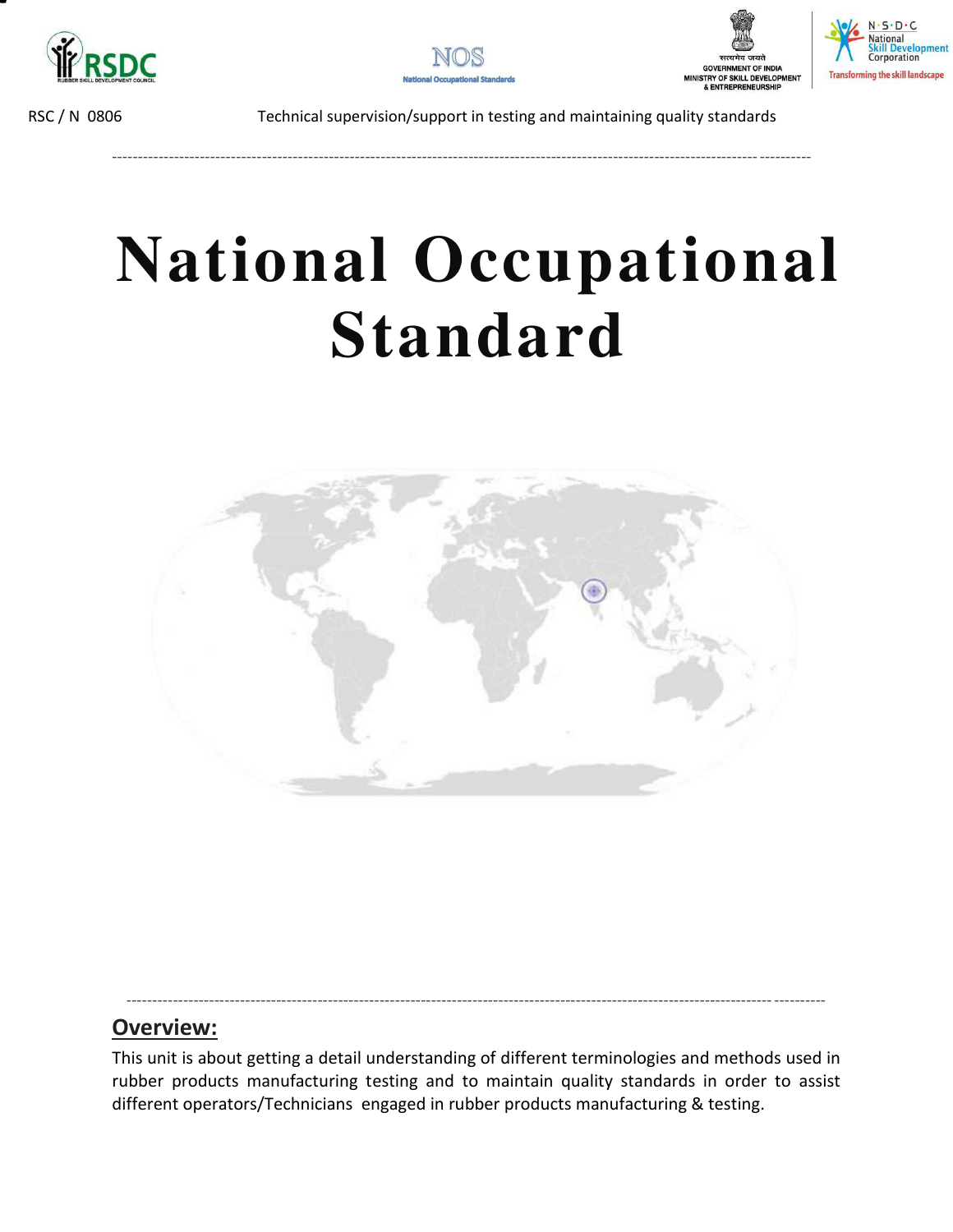







**National Occupational Standards** RSC / N 0806 Technical supervision/support in testing and maintaining quality standards

| <b>Unit Code</b>                                                                                                                                                                                                                                                                                                                            | <b>RSDC / N 0806</b>                                                                                                                                                                                                                                                                                                                                                                                                                                                                                                                                                                                                                                                                                                                                                                                                                                                                                                                                                                                                                                                                                                                                                                                                                                                                                                                                                                                                                          |  |  |
|---------------------------------------------------------------------------------------------------------------------------------------------------------------------------------------------------------------------------------------------------------------------------------------------------------------------------------------------|-----------------------------------------------------------------------------------------------------------------------------------------------------------------------------------------------------------------------------------------------------------------------------------------------------------------------------------------------------------------------------------------------------------------------------------------------------------------------------------------------------------------------------------------------------------------------------------------------------------------------------------------------------------------------------------------------------------------------------------------------------------------------------------------------------------------------------------------------------------------------------------------------------------------------------------------------------------------------------------------------------------------------------------------------------------------------------------------------------------------------------------------------------------------------------------------------------------------------------------------------------------------------------------------------------------------------------------------------------------------------------------------------------------------------------------------------|--|--|
| <b>Unit Title</b>                                                                                                                                                                                                                                                                                                                           | Technical supervision/support in testing and maintaining quality standards                                                                                                                                                                                                                                                                                                                                                                                                                                                                                                                                                                                                                                                                                                                                                                                                                                                                                                                                                                                                                                                                                                                                                                                                                                                                                                                                                                    |  |  |
| (Task)                                                                                                                                                                                                                                                                                                                                      |                                                                                                                                                                                                                                                                                                                                                                                                                                                                                                                                                                                                                                                                                                                                                                                                                                                                                                                                                                                                                                                                                                                                                                                                                                                                                                                                                                                                                                               |  |  |
| <b>Description</b>                                                                                                                                                                                                                                                                                                                          | This unit is about Rubber Products manufacturing testing and quality standards                                                                                                                                                                                                                                                                                                                                                                                                                                                                                                                                                                                                                                                                                                                                                                                                                                                                                                                                                                                                                                                                                                                                                                                                                                                                                                                                                                |  |  |
| <b>Scope</b>                                                                                                                                                                                                                                                                                                                                | This unit/task cover the following to provide technical support to different<br>operators:<br>Testing & Quality check<br><b>Health and Safety</b><br>$\bullet$<br>Material disposal                                                                                                                                                                                                                                                                                                                                                                                                                                                                                                                                                                                                                                                                                                                                                                                                                                                                                                                                                                                                                                                                                                                                                                                                                                                           |  |  |
| Performance Criteria (PC) w.r.t. the Scope                                                                                                                                                                                                                                                                                                  |                                                                                                                                                                                                                                                                                                                                                                                                                                                                                                                                                                                                                                                                                                                                                                                                                                                                                                                                                                                                                                                                                                                                                                                                                                                                                                                                                                                                                                               |  |  |
| PC1. Technical supervision in testing of material, compounds, processed<br>product, semi finished and finished products<br><b>Testing &amp; Quality check</b><br>PC2. Technical support in maintaining quality standards<br>PC3. Updating the team members about new and revised quality standards<br>PC4. Work for new product development |                                                                                                                                                                                                                                                                                                                                                                                                                                                                                                                                                                                                                                                                                                                                                                                                                                                                                                                                                                                                                                                                                                                                                                                                                                                                                                                                                                                                                                               |  |  |
| <b>Health and Safety</b>                                                                                                                                                                                                                                                                                                                    | PC 5. Awareness on different safety devices (safety bar, safety guard etc)<br>attached with different Rubber Processing Machineries.                                                                                                                                                                                                                                                                                                                                                                                                                                                                                                                                                                                                                                                                                                                                                                                                                                                                                                                                                                                                                                                                                                                                                                                                                                                                                                          |  |  |
| <b>Material disposal</b>                                                                                                                                                                                                                                                                                                                    | PC6. Carry out disposal of waste and left over tested material safely as per SOP                                                                                                                                                                                                                                                                                                                                                                                                                                                                                                                                                                                                                                                                                                                                                                                                                                                                                                                                                                                                                                                                                                                                                                                                                                                                                                                                                              |  |  |
| <b>Knowledge and Understanding (K)</b>                                                                                                                                                                                                                                                                                                      |                                                                                                                                                                                                                                                                                                                                                                                                                                                                                                                                                                                                                                                                                                                                                                                                                                                                                                                                                                                                                                                                                                                                                                                                                                                                                                                                                                                                                                               |  |  |
| A. Organizational<br><b>Context</b> (Knowledge of<br>the company /<br>organization and its<br>processes)                                                                                                                                                                                                                                    | The user/individual on the job needs to know and understand:<br>KA1. Testing of raw materials, In process materials and cured products<br>KA2. Organisational Coding system<br>KA3. Modern methods of quality management systems (ISO-9000, TS-16949,<br>ISO-14001, OHSAS-18001)<br>Principles of good laboratory practices applicable in the workplace<br>KA4.<br>KA5. Material disposal procedure, importance of appropriate disposal of<br>material and implications of not following the material disposal procedure<br>KA6. Importance of identifying non-conforming products and storage of the<br>same<br>KA7. Risk and impact of not following defined procedures/work instructions<br>KA8. Escalation matrix for reporting identified issues<br>KA9. Types of documentation in organization and importance of the same<br>KA10. Records to be maintained and implications of non-maintenance of the<br>same<br>KA11. Company manual and from where to attain it<br>KA12. Importance of housekeeping & good shop floor practices (e.g.3S/5S)<br>KA13. Health, Safety and Environment guidelines, legislation and regulations as<br>applicable<br>KA14. Personal protection (Which protective equipment to be used and how)<br>KA15. Impact of poor practices on health, safety and environment<br>KA16. Potential hazards and actions to minimize the same<br>KA17. Escalation matrix and escalation procedure for reporting hazards. |  |  |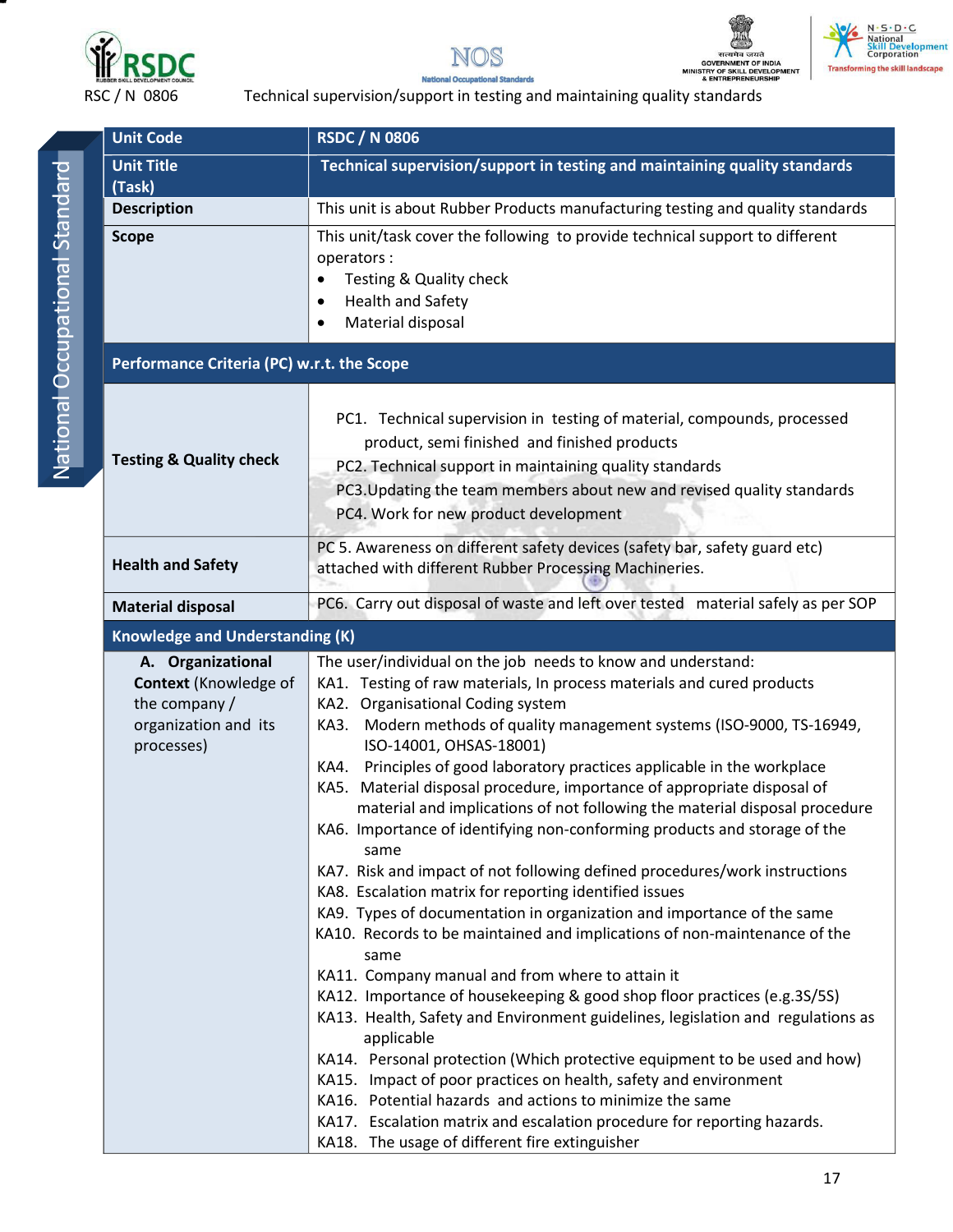







| C/N 0806                                | Technical supervision/support in testing and maintaining quality standards                                                                   |  |  |  |
|-----------------------------------------|----------------------------------------------------------------------------------------------------------------------------------------------|--|--|--|
|                                         | KA19. Impact of various practices on cost, quality, productivity, delivery and                                                               |  |  |  |
|                                         | safety                                                                                                                                       |  |  |  |
|                                         | KA20. Basic knowledge on TPM, CLIT Operation (Clean Lubrication, Inspection                                                                  |  |  |  |
| <b>B. Technical</b>                     | and Tightening)                                                                                                                              |  |  |  |
| Knowledge                               | The user/individual on the job needs to know and understand:<br>Cycle/rickshaw tyres, 2/3 wheeler tyres, auto tyres, tubes and flaps<br>KB1. |  |  |  |
|                                         | KB2.<br>Bias and Radial tyres, tube type and tubeless tyres, Different tyre                                                                  |  |  |  |
|                                         | components, Tyre Building, Tyre curing, finishing and Final inspection.                                                                      |  |  |  |
|                                         | KB3.<br>Hot and cold retreading                                                                                                              |  |  |  |
|                                         | Components and functions of components of Conveyor and V Belt,<br>KB4.                                                                       |  |  |  |
|                                         | hoses, cables, rubber rollers, coated fabric, calendered sheets, cellular                                                                    |  |  |  |
|                                         | products, rubber to metal bonded products, seals/diaphragm/gaskets,                                                                          |  |  |  |
|                                         | moulded & extruded goods, sports goods, footwear, adhesives, aero                                                                            |  |  |  |
|                                         | space and bio medical application, rubber products for railways and<br>defence.                                                              |  |  |  |
|                                         | KB5.<br>Latex products (NR and synthetic rubber latex, compounding, stabilization                                                            |  |  |  |
|                                         | and different latex products)                                                                                                                |  |  |  |
|                                         | Sampling, sample preparation, specimen preparation, Testing and<br>KB6.                                                                      |  |  |  |
|                                         | significance of testing                                                                                                                      |  |  |  |
|                                         | <b>Testing standards</b><br>KB7.<br>KB8.                                                                                                     |  |  |  |
|                                         | Manufacturing practice - SPC tools in rubber industry<br>New Product Development - Reverse Engineering, Bench<br>KB9.                        |  |  |  |
|                                         | marking, Brainstorming, Design of Experiments                                                                                                |  |  |  |
|                                         | KB10.<br>Process parameters and compounding ingredients - Rapid Prototyping -                                                                |  |  |  |
|                                         | Cost Reduction - Filler, Fiber, rubber content variation, Reclaimed Rubber                                                                   |  |  |  |
|                                         | in rubber compounding                                                                                                                        |  |  |  |
|                                         | KB11. Collection of data and Report Writing                                                                                                  |  |  |  |
| Skills (S)                              |                                                                                                                                              |  |  |  |
|                                         | <b>Writing Skills</b>                                                                                                                        |  |  |  |
|                                         | The user/ individual on the job needs to know and understand how to:                                                                         |  |  |  |
|                                         | SA1. Construct simple sentences, prepare tags and express ideas through written                                                              |  |  |  |
|                                         | communication                                                                                                                                |  |  |  |
|                                         | SA2. Fill up appropriate forms and activity logs in required format of the company                                                           |  |  |  |
|                                         | SA3. Perform basic mathematical operations and maintain records in given format                                                              |  |  |  |
| A.Core Skills/ Generic<br><b>Skills</b> | <b>Reading Skills</b>                                                                                                                        |  |  |  |
|                                         | The user/individual on the job needs to know and understand how to:                                                                          |  |  |  |
|                                         | SB7. Read and understand manuals, health and safety instructions, memos,                                                                     |  |  |  |
|                                         | reports, job cards etc                                                                                                                       |  |  |  |
|                                         | SB8. Read images, graphs, diagrams                                                                                                           |  |  |  |
|                                         | SB9. Understand the various coding systems as per company norms                                                                              |  |  |  |
|                                         | <b>Oral Communication (Listening and Speaking skills)</b>                                                                                    |  |  |  |
|                                         |                                                                                                                                              |  |  |  |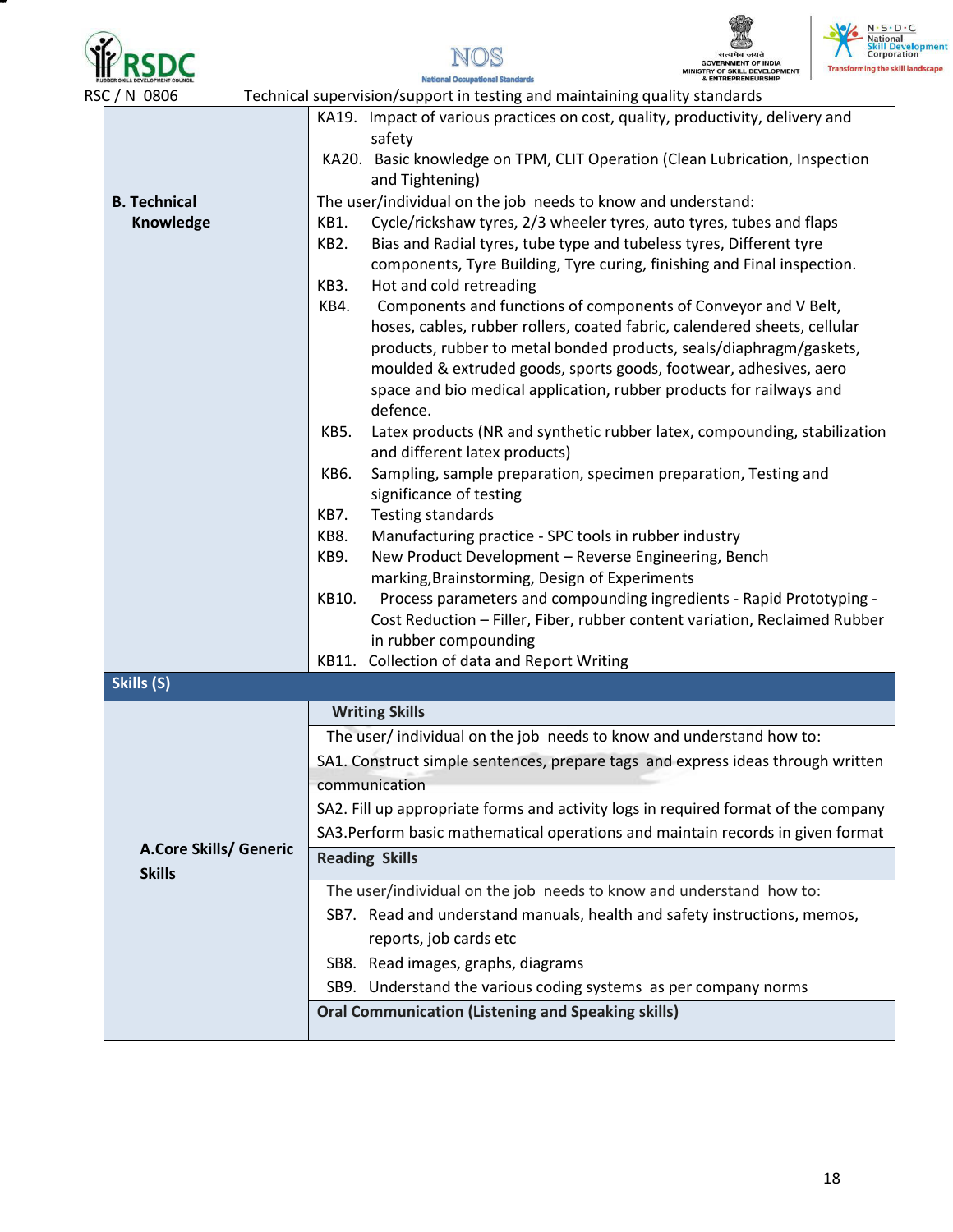

 $\mathbf{I}$ 







|  | <b>RUBBER SKILL DEVELOPMENT COUNCIL</b>                       | & ENTREPRENEURSHIP<br><b>National Occupational Standards</b>                   |  |  |  |
|--|---------------------------------------------------------------|--------------------------------------------------------------------------------|--|--|--|
|  | RSC / N 0806                                                  | Technical supervision/support in testing and maintaining quality standards     |  |  |  |
|  |                                                               | The user/individual on the job needs to know and understand how to:            |  |  |  |
|  |                                                               | SA13. Express statements, opinions or information clearly so that others can   |  |  |  |
|  |                                                               | hear                                                                           |  |  |  |
|  |                                                               | and understand                                                                 |  |  |  |
|  |                                                               | SA14. Understand instructional language of the organization                    |  |  |  |
|  |                                                               | SA15. Respond appropriately to any queries                                     |  |  |  |
|  |                                                               | SA16. Communicate with supervisor                                              |  |  |  |
|  |                                                               | SA17. Communicate with upstream and downstream teams                           |  |  |  |
|  |                                                               | SA18. Work in a team and other behavioral skills required to support the small |  |  |  |
|  |                                                               | group activities                                                               |  |  |  |
|  |                                                               | <b>Decision Making</b>                                                         |  |  |  |
|  | <b>B.Professional Skills</b>                                  |                                                                                |  |  |  |
|  |                                                               | The user/individual on the job needs to know and understand how to:            |  |  |  |
|  |                                                               | SB1. Take appropriate decisions regarding processing steps in view of changing |  |  |  |
|  |                                                               |                                                                                |  |  |  |
|  |                                                               | quality and availability of raw materials and finished goods.                  |  |  |  |
|  |                                                               | <b>Plan and Organize</b>                                                       |  |  |  |
|  |                                                               |                                                                                |  |  |  |
|  |                                                               |                                                                                |  |  |  |
|  |                                                               | The user/individual on the job needs to know and understand how to:            |  |  |  |
|  |                                                               | SB2. seek clarification on problems from others                                |  |  |  |
|  | SB3. apply problem-solving approaches in different situations |                                                                                |  |  |  |
|  | SB4. refer anomalies to the line manager                      |                                                                                |  |  |  |
|  |                                                               |                                                                                |  |  |  |
|  |                                                               | <b>Customer Centricity</b>                                                     |  |  |  |
|  |                                                               |                                                                                |  |  |  |
|  |                                                               | <b>NA</b>                                                                      |  |  |  |
|  |                                                               | <b>Problem Solving</b>                                                         |  |  |  |
|  |                                                               | The user/individual on the job needs to know and understand how to:            |  |  |  |
|  |                                                               | SB 5. Interpret quality for sheet                                              |  |  |  |
|  |                                                               | SB 6. Suggest improvements(if any) in process/product/materials based on       |  |  |  |
|  |                                                               | results and experience                                                         |  |  |  |
|  |                                                               |                                                                                |  |  |  |
|  | <b>Analytical Thinking</b>                                    |                                                                                |  |  |  |
|  |                                                               | The user/individual on the job needs to know and understand how to:            |  |  |  |
|  |                                                               | SB7. Proper collection of waste material                                       |  |  |  |
|  |                                                               |                                                                                |  |  |  |
|  |                                                               | SB8. Identify defects in the material and communicate it at the earliest and   |  |  |  |
|  |                                                               | suggest improvements(if any) in process/material based on experience           |  |  |  |
|  |                                                               | <b>Critical Thinking</b>                                                       |  |  |  |
|  |                                                               | The user/individual on the job needs to know and understand how to:            |  |  |  |
|  |                                                               | SB9. Handle equipment/rubber sheet SB6. seek clarification on problems from    |  |  |  |
|  |                                                               | others                                                                         |  |  |  |
|  |                                                               | SB10. apply problem-solving approaches in different situations                 |  |  |  |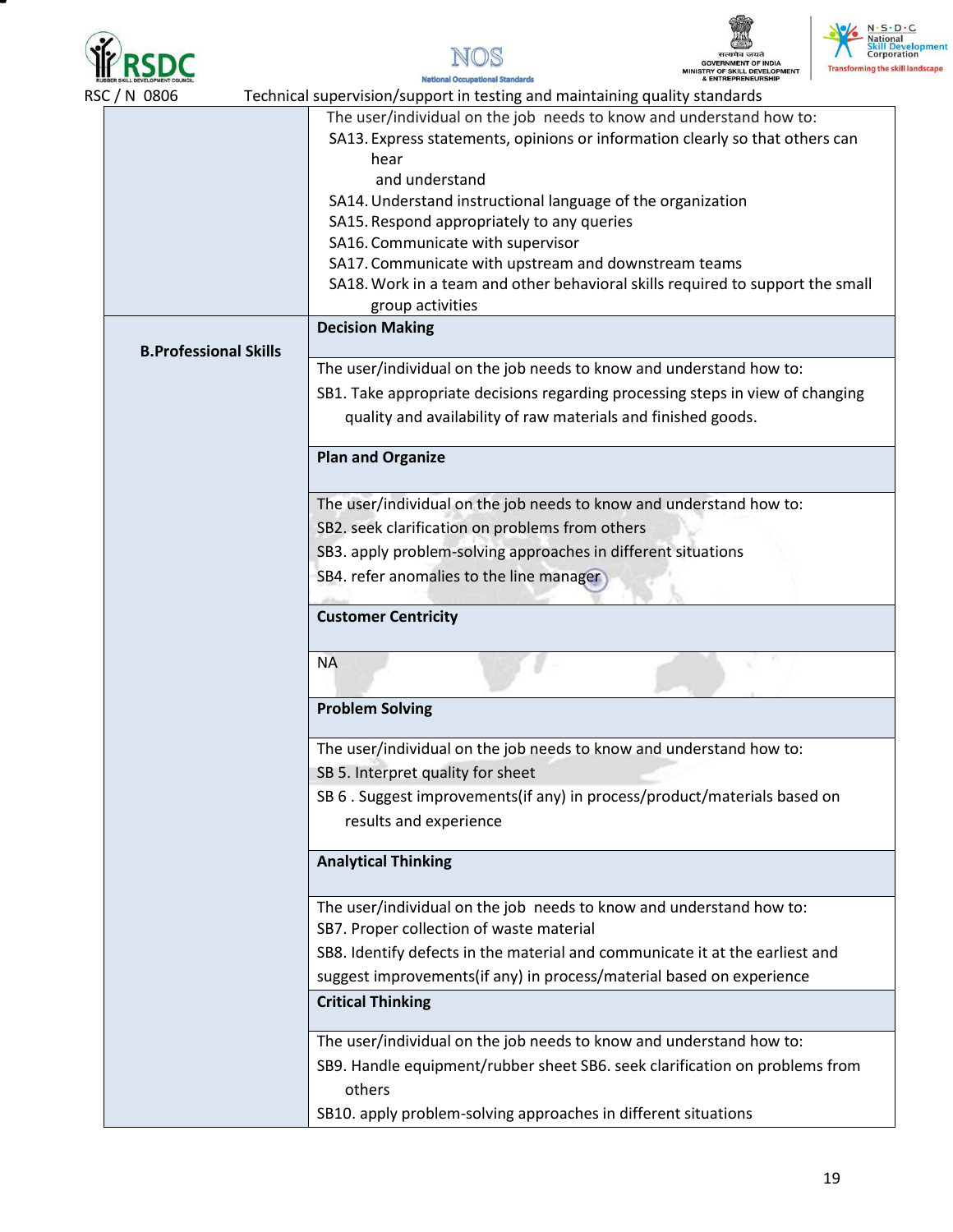







**National Occupat** onal Standards

SB11. refer anomalies to the line manager

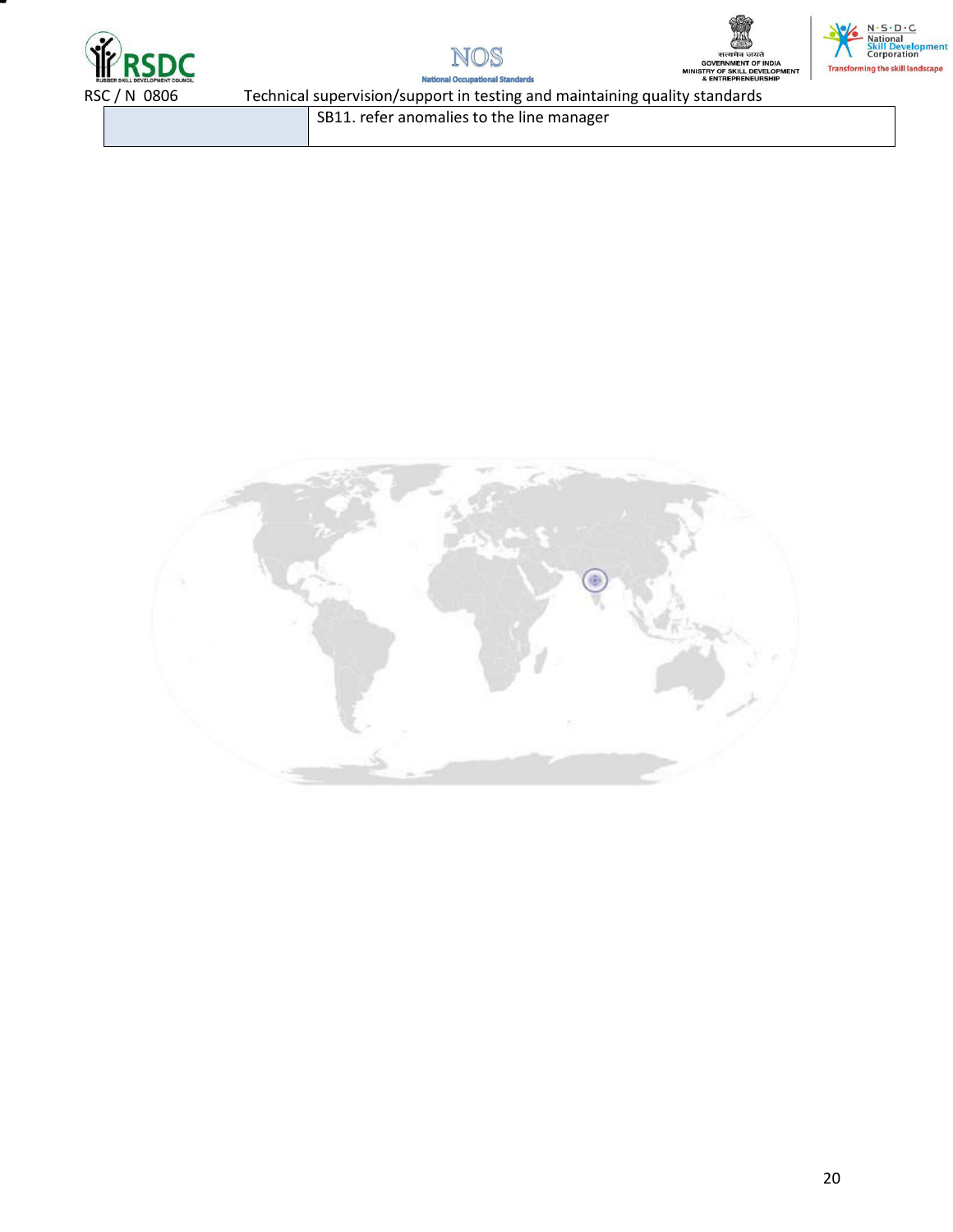







RSC / N 0806 Technical supervision/support in testing and maintaining quality standards

## **NOS Version Control**

| <b>NOS Code</b>            | <b>RSDC / N 0806</b>        |                         |            |
|----------------------------|-----------------------------|-------------------------|------------|
| Credits(NSQF)              | <b>TBD</b>                  | <b>Version number</b>   | 1.0        |
| <b>Industry</b>            | <b>Rubber Manufacturing</b> | <b>Drafted on</b>       | 14/05/2015 |
| <b>Industry Sub-sector</b> | <b>Tyre and Non - Tyre</b>  | Last reviewed on        | 14/05/2015 |
| <b>Occupation</b>          | <b>Production</b>           | <b>Next review date</b> | 14/05/2016 |



[Back to QP](#page-1-1)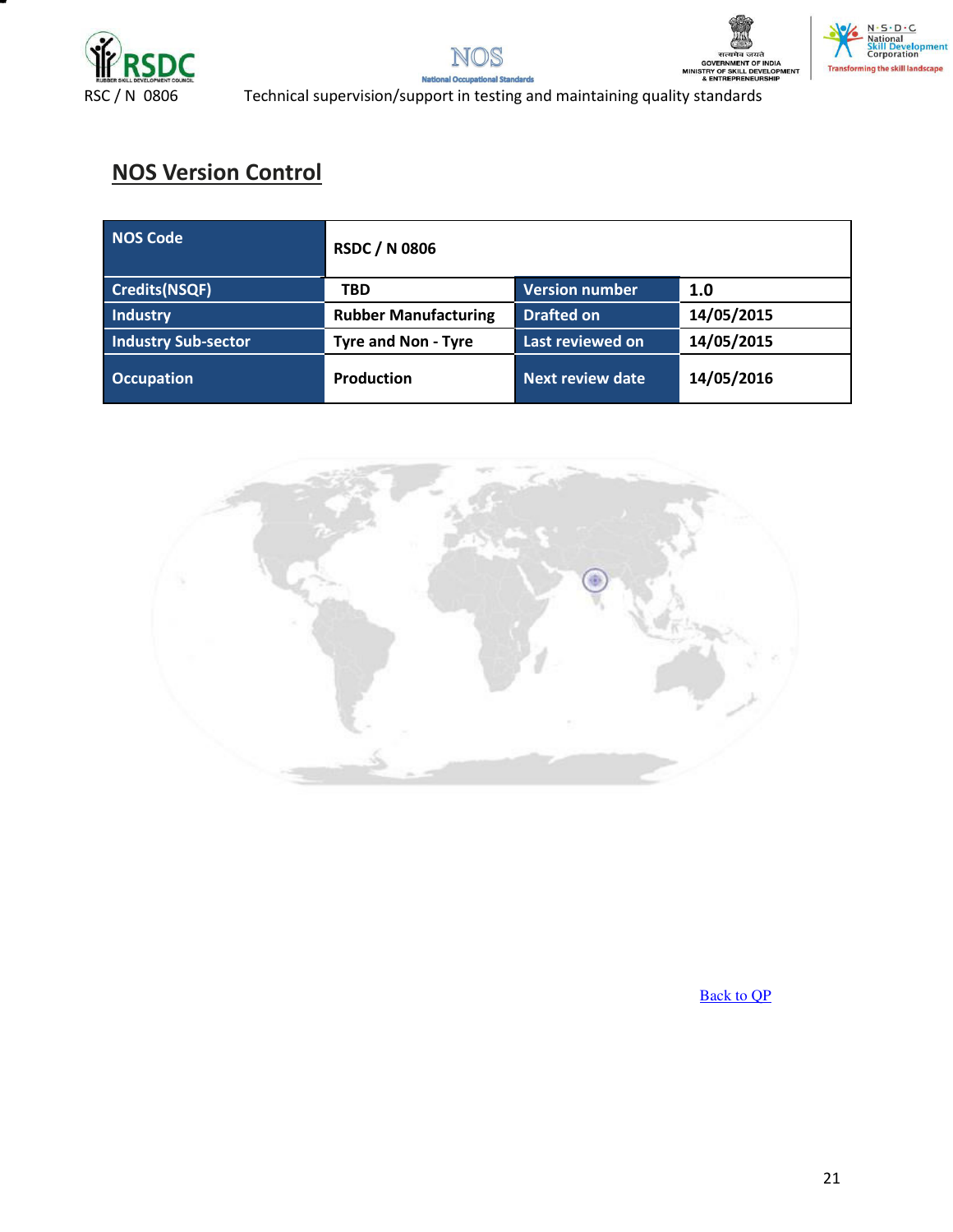#### **CRITERIA FOR ASSESSMENT OF TRAINEES**

#### **Job Role** Senior Rubber Technician **Qualification Pack** RSC/ Q 0832

#### **Sector Skill Council** Rubber Skill Development Council

#### **Guidelines for Assessment**

1. Criteria for assessment for each Qualification Pack will be created by the Sector Skill Council. Each Performance Criteria (PC) will be assigned marks proportional to its importance in NOS. SSC will also lay down proportion of marks for Theory and Skills Practical for each PC

2. The assessment for the theory part will be based on knowledge bank of questions created by the SSC 3. Individual assessment agencies will create unique question papers for theory part for each candidate at each examination/training center (as per assessment criteria below)

4. Individual assessment agencies will create unique evaulations for skill practical for every student at each examination/training center based on this criteria

5. To pass the Qualification Pack , every trainee should score a minimum of 70% in every NOS

6. In case of successfully passing only certain number of NOS's, the trainee is eligible to take subsequent assessment on the balance NOS's to pass the Qualification Pack

| <b>Assessment Strategy</b>                                                                                 |                               | <b>Marks Allocation</b>                                                                                                                                                                             |      |                |               |
|------------------------------------------------------------------------------------------------------------|-------------------------------|-----------------------------------------------------------------------------------------------------------------------------------------------------------------------------------------------------|------|----------------|---------------|
| <b>NOS</b>                                                                                                 | <b>Elements</b>               | <b>Performance Criteria</b>                                                                                                                                                                         | Tota | Th<br>eo<br>ry | Pract<br>ical |
| <b>RSC/N 0804</b><br><b>Technical</b><br>guidance to<br>supervisor/<br>operator in<br>various<br>processes | Technical<br>Guidance         | PC1. Provide technical assistance in identification of various<br>raw materials used in the rubber industry                                                                                         | 5    | 5              | $\Omega$      |
|                                                                                                            |                               | PC2. Instruct Lab Technician for sampling of at different levels<br>of operation as per SOP.                                                                                                        | 12   | $\overline{7}$ | 5             |
|                                                                                                            |                               | PC3. Ensure that technical requirements for various processes<br>and material are met as per the SOP.                                                                                               | 16   | 5              | 11            |
|                                                                                                            |                               | PC4. Inform the team members about the latest technical<br>developments in production process                                                                                                       | 5    | 5              | $\Omega$      |
|                                                                                                            |                               | PC5. Keep a track of technical faults at each stage and ensure<br>to take corrective action                                                                                                         | 18   | 10             | 8             |
|                                                                                                            |                               | PC6. Provide technical assistance in reduction of process and<br>finished good scrap                                                                                                                | 9    | 9              | $\Omega$      |
|                                                                                                            | Health and<br>Safety          | PC7. Awareness on different safety devices (safety bar, safety<br>guard etc) attached with different Rubber Processing<br>Machineries and ensuring that the operators adhere safety<br>reuirements. | 14   | 6              | 8             |
|                                                                                                            |                               | PC8. Awareness on Material Safety Data Sheet (MSDS)                                                                                                                                                 | 18   | 10             | 8             |
|                                                                                                            | Material<br>disposal          | PC9. Ensure operators and JRT follow disposal of waste and<br>left over tested material safely as per SOP                                                                                           | 3    | 3              | $\Omega$      |
|                                                                                                            |                               |                                                                                                                                                                                                     | 100  | 60             | 40            |
| <b>RSC/N 0805</b><br>Instructing<br>supervisor/                                                            | Equipment<br>and<br>machinery | PC1. Ensure proper functioning of machines and equipment for<br>different rubber processes (mixing, dipping, extrusion,<br>calendaring, component preparation, building,                            |      |                |               |
| operator in                                                                                                | handling                      | moulding/curing etc.).                                                                                                                                                                              | 19   | 7              | 12            |